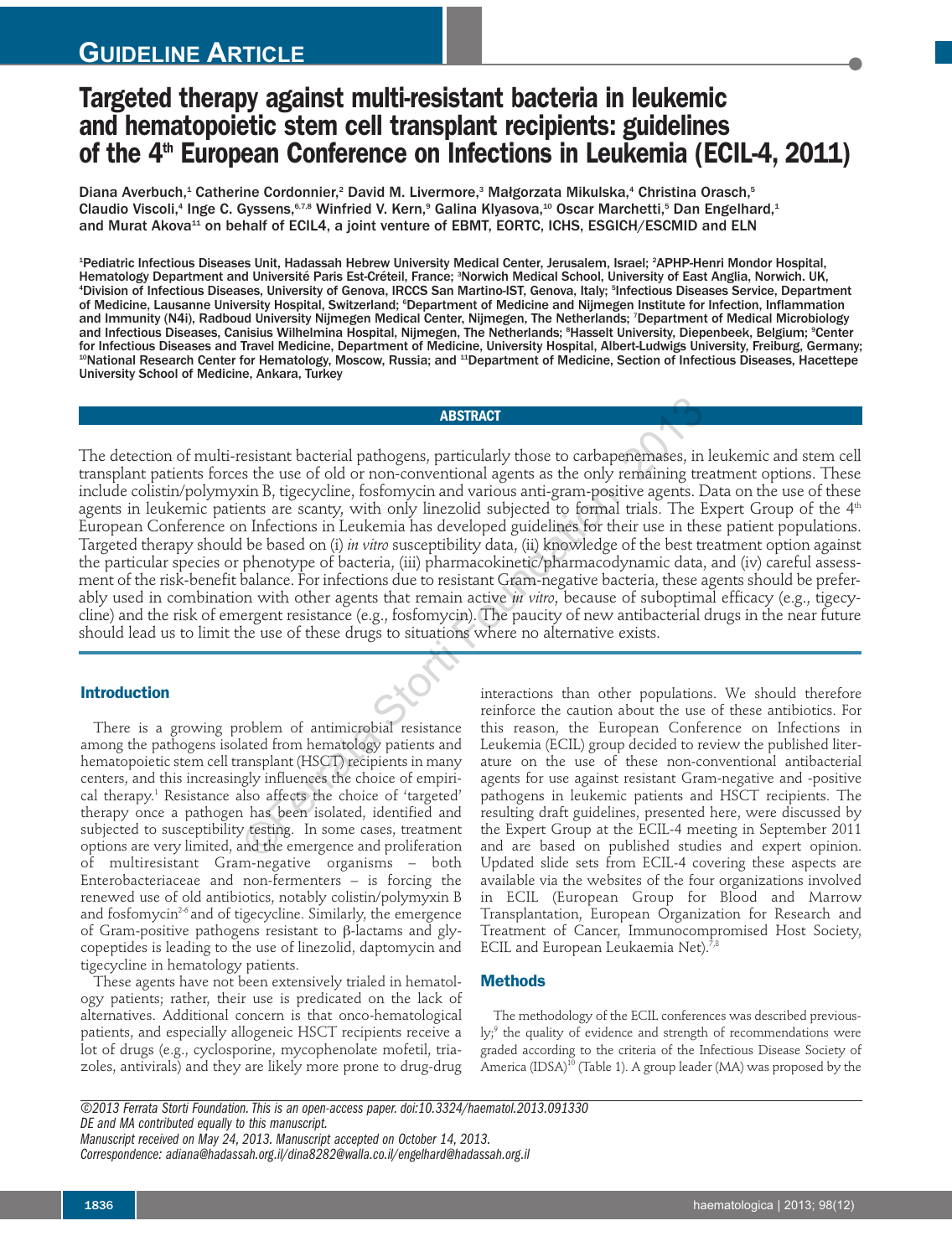organizing committee and experts were solicited to form the working group. The group reviewed the published English-language literature and prepared proposals on treatment options for infections due to resistant bacteria. Papers for review were sought using PubMed with the terms "linezolid", "daptomycin", "quinupristin/ dalfopristin", "colistin or polymyxin", "tigecycline", "fosfomycin", "telavancin", "ceftaroline" AND "stem cell transplantation or bone marrow transplant or leukemia or hematological malignancy or cancer". References cited in the articles identified were also considered.

In respect of 'Duration of therapy', the main search terms used were "antibiotic therapy"; "stem cell transplantation or bone marrow transplantation or hematological malignancy or cancer"; "febrile neutropenia" and "duration therapy", "discontinuation antibiotics" and "microbiologically documented infection".

#### *Definitions of resistance*

A bacterial isolate was considered non-susceptible if it was categorized resistant, intermediate or non-susceptible when using clinical breakpoints of the European Committee on Antimicrobial Susceptibility Testing (EUCAST), Clinical and Laboratory Standards Institute (CLSI) or the US Food and Drug Administration (FDA). Definitions of 'MDR' vary among authors and usually presume resistance to at least two antibiotics used in empiric therapy  $(3<sup>rd</sup>4<sup>th</sup>$ -generation cephalosporins, carbapenems or piperacillin/tazobactam) or resistance to at least three of the following antibiotic classes: antipseudomonal penicillins, cephalosporins, carbapenems, aminoglycosides and fluoroquinolones.11-15 According to the recent definition of the European Centre for Disease Prevention and Control (ECDC) and the Centers for Disease Control and Prevention (CDC), the isolate is considered MDR if it is non-susceptible to at least one agent in ≥3 therapeutically relevant antimicrobial categories.<sup>16</sup> Consideration in the same of the same of the same of the same of the elementa computed in the same of the difference of Alternal CIL-CAST), Clinical and Laboratory *Mikkuka, C. Viscol, C. Ordomier, M. Akova*, *Submitted*

# **Results of the literature review**

#### *Resistant Gram-negative rods*

Acquired resistance, now often encompassing carbapenems as well as other drug classes, is a growing problem in<br>Enterobacteriaceae, Pseudomonas aeruginosa and Pseudomonas *aeruginosa* and *Acinetobacter baumannii*, whereas *Stenotrophomonas maltophilia* is inherently resistant to most antibiotics except co-trimoxazole (trimetoprim-sulfamethoxazole; TMP-SMX) and ticarcillin-clavulanate. The erosion of carbapenem activity against Enterobacteriaceae and *A. baumannii* largely reflects the spread of carbapenem-degrading enzymes, dubbed carbapenemases; these enzymes also

occur in *P. aeruginosa*, although multi-resistance in this species, including to carbapenems, more often involves mutational reductions in permeability and up-regulation of efflux.17

Agents that retain some *in vitro* activity against most carbapenem-resistant Enterobacteriaceae isolates include tigecycline, colistin/polymyxin B, fosfomycin and – more variably – aminoglycosides. Interestingly, some carbapenemase-producing Enterobacteriaceae retain a degree of *in vitro* susceptibility to carbapenems and, if carbapenems are combined with other agents, they may still provide therapeutic benefit in these cases.18 In general, however, clinical data on the treatment of carbapenem-resistant Enterobacteriaceae infections are very limited and consist mainly of small case-series and brief reports.18-25 The prevalence of resistance in *P. aeruginosa* from HSCT patients varies across Europe, increasing as one moves south and eastward (*ref. "Current etiology and resistance in bacterial bloodstream infections in hematology and oncology patients – literature review and ECIL-4 Surveillance Study." M. Mikulska, C. Viscoli, C. Orasch, DM. Livermore, D. Averbuch, C. Cordonnier, M. Akova. Submitted for publication*). In some centers, 25%-71% of *P. aeruginosa* isolates are MDR,<sup>11,14,15,26-</sup> <sup>30</sup> leaving colistin/polymyxin B and (maybe) fosfomycin as the only treatment options.

Carbapenem-resistant *A. baumannii* may remain susceptible to sulbactam,<sup>31</sup> a β-lactamase inhibitor that also has clinically relevant intrinsic antimicrobial activity against the organism.

Other antibiotics that show *in vitro* activity against some *A. baumannii* are colistin/polymyxin B and tigecycline.31 However, *A. baumannii* can develop resistance to tigecycline by mutation, with the trait sometimes selected in therapy;32-34 moreover some regionally prevalent MDR strains are non-susceptible to tigecycline.

In the case of *S. maltophilia*, TMP-SMX is considered the treatment of choice, but resistance may arise and the sulfonamide component is poorly tolerated by some patients.36-39 Alternative agents against *S. maltophilia* proposed by some authors include the β-lactams, ticarcillinclavulanate and ceftazidime; fluoroquinolones, with moxifloxacin reportedly active *in vitro* against some ciprofloxacin-resistant isolates from hematological patients;<sup>40</sup> minocycline and chloramphenicol. Published cases series are small with variable success and drugs often in combination.37-39 The combination of TMP-SMX with either ticarcillin/clavulanate or with a third-generation cephalosporin (mainly ceftazidime) should be considered

|  |  |  |  |  |  |  |  | Table 1. Infectious Diseases Society of America grading system for ranking recommendations. <sup>10</sup> |  |
|--|--|--|--|--|--|--|--|-----------------------------------------------------------------------------------------------------------|--|
|--|--|--|--|--|--|--|--|-----------------------------------------------------------------------------------------------------------|--|

| <b>Category, grade</b>     | <b>Definition</b>                                                                                                                                                                                                                               |
|----------------------------|-------------------------------------------------------------------------------------------------------------------------------------------------------------------------------------------------------------------------------------------------|
| Strength of recommendation |                                                                                                                                                                                                                                                 |
| A                          | Good evidence to support a recommendation for or against use                                                                                                                                                                                    |
| B                          | Moderate evidence to support a recommendation for or against use                                                                                                                                                                                |
| C                          | Poor evidence to support a recommendation                                                                                                                                                                                                       |
| Quality of evidence        |                                                                                                                                                                                                                                                 |
|                            | Evidence from $\geq 1$ properly-randomized, controlled trial                                                                                                                                                                                    |
| $\mathbf{I}$               | Evidence from $\geq 1$ well-designed clinical trial, without randomization; from cohort or case-controlled analytic studies<br>(preferably from $>1$ center); from multiple time-series; or from dramatic results from uncontrolled experiments |
| III                        | Evidence from opinions of respected authorities, based on clinical experience, descriptive studies, or reports of expert<br>committees                                                                                                          |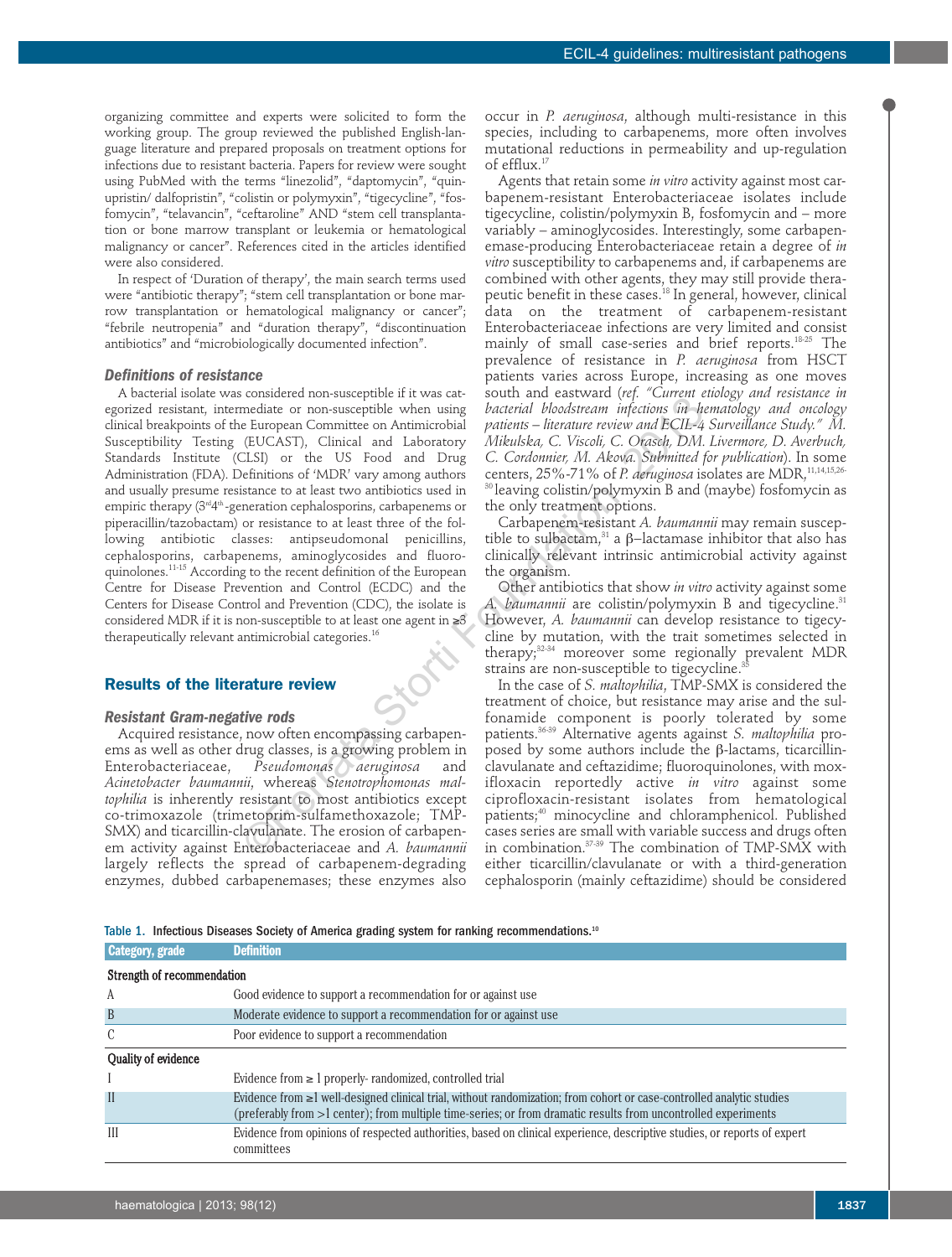in neutropenic or severely ill patients.<sup>37,41,42</sup> Review is further complicated because *in vitro* susceptibility testing for *S. maltophilia* is problematic, with results contingent on the medium (β-lactams) and temperature (aminoglycosides) used; the correlation with outcome is questionable.<sup>39</sup>

Treatment options against infections due to MDR Gram-negative rods in leukemic and HSCT patients are summarized in Table 2.

#### *Tigecycline*

Tigecycline has a broad-spectrum of *in vitro* activity against MDR Gram-positive and Gram-negative bacteria, excluding *P. aeruginosa, Proteus spp., Providencia spp.* and *Morganella spp*. 22,38,54,55 However, evidence of increased mortality, compared to other antibiotic therapies, especially in ventilator-associated pneumonia<sup>48</sup> leads to caution in its use. Moreover, a serious drawback, at least for monotherapy in bacteremia, is the low serum level obtained.<sup>33</sup> Superinfections with pathogens inherently resistant to tigecycline (*P. aeruginosa, Proteus spp.*, *Providencia spp.* and *Morganella spp.*) are another concern.32,56

post-HSCT) as salvage therapy, for the treatment of refractory pneumonia (60%), bacteremia (17%) or other infections, which were microbiologically documented in 45% of the patients.<sup>57</sup> Not all isolates were susceptible, or were tested to the antibiotics administered, concurrently with the tigecycline. Clinical response was achieved in 56% of transplant recipients, being higher in non-pseudomonas than pseudomonas infections (80% *vs.* 50%, *P*=0.06). Patients with pneumonia had lower response and higher mortality rates than those with bacteremia (51% *vs.* 79%, 44% *vs.* 16% respectively, both *P*<0.05).57 In another study, tigecycline was used at standard dosages for the treatment of serious hospital-acquired infections caused by MDR bacteria, including 50 patients (24%) with hematological malignancies. Alone or combined with other antibiotics, it showed efficacy in 16/23 (70%) of bacteremia cases and in 7/12 (58%) in whom it was used for empirical treatment of febrile neutropenia.<sup>58</sup> Higherdosage tigecycline regimens potentially may be advantageous in severe infections. A recent randomized study in patients with hospital-acquired pneumonia showed that clinical cure with tigecycline 100 mg twice daily after a loading dose of 200 mg (17/20, 85.0%) was numerically higher than with tigecycline 75 mg twice daily after a loading dose of 150 mg (16/23, 69.6%) and imipenem/cilastatin (18/24, 75.0%).<sup>59</sup> Tigecycline may also

| monomento y in outerchina, is the low serum rever<br>obtained. <sup>33</sup> Superinfections with pathogens inherently<br>resistant to tigecycline (P. aeruginosa, Proteus spp.,<br>Providencia spp. and Morganella spp.) are another con-<br>$\rm{cern.}^{32,56}$<br>in combination with an anti-pseudomonal drug ( $\beta$ -lac-<br>tams, quinolones, aminoglycosides) in 110 adult cancer<br>patients (58% with hematological malignancies and 24% | Nevertheless, tigecycline was used at standard dosage,                                                                                                                                                               | empintar treatment or rebine neutropenia. Thenci<br>dosage tigecycline regimens potentially may be advanta-<br>geous in severe infections. A recent randomized study in<br>patients with hospital-acquired pneumonia showed that<br>clinical cure with tigecycline 100 mg twice daily after a<br>loading dose of 200 mg (17/20, 85.0%) was numerically<br>higher than with tigecycline 75 mg twice daily after a<br>loading dose of 150 mg (16/23, 69.6%) and<br>imipenem/cilastatin (18/24, 75.0%). <sup>59</sup> Tigecycline may also |                                                                                                                                     |
|-------------------------------------------------------------------------------------------------------------------------------------------------------------------------------------------------------------------------------------------------------------------------------------------------------------------------------------------------------------------------------------------------------------------------------------------------------|----------------------------------------------------------------------------------------------------------------------------------------------------------------------------------------------------------------------|-----------------------------------------------------------------------------------------------------------------------------------------------------------------------------------------------------------------------------------------------------------------------------------------------------------------------------------------------------------------------------------------------------------------------------------------------------------------------------------------------------------------------------------------|-------------------------------------------------------------------------------------------------------------------------------------|
|                                                                                                                                                                                                                                                                                                                                                                                                                                                       | Table 2. Main characteristics of the new or revisited antibacterial drugs for treatment of infections due to MDR Gram-negative bacteria.                                                                             |                                                                                                                                                                                                                                                                                                                                                                                                                                                                                                                                         |                                                                                                                                     |
|                                                                                                                                                                                                                                                                                                                                                                                                                                                       | <b>Colistin/polymyxin B</b><br>$(4, 6, 43-47)$                                                                                                                                                                       | <b>Tigecycline</b><br>(4, 33, 48, 49)                                                                                                                                                                                                                                                                                                                                                                                                                                                                                                   | <b>Fosfomycin</b><br>$(50-53)$                                                                                                      |
| Class                                                                                                                                                                                                                                                                                                                                                                                                                                                 | Polymyxin                                                                                                                                                                                                            | Tetracyclines                                                                                                                                                                                                                                                                                                                                                                                                                                                                                                                           | Phosphonic acid derivative                                                                                                          |
| Mechanism of action,<br>hydro/lipophilic                                                                                                                                                                                                                                                                                                                                                                                                              | Disrupts bacterial membranes,<br>Hydrophilic                                                                                                                                                                         | Protein synthesis inhibition,<br>Lipophilic                                                                                                                                                                                                                                                                                                                                                                                                                                                                                             | Inhibits peptidoglycan synthesis,<br><b>Hydrophilic</b>                                                                             |
| Bactericidal/-static; concentration/<br>time dependent activity                                                                                                                                                                                                                                                                                                                                                                                       | Bactericidal,<br>Concentration dependent                                                                                                                                                                             | Bacteriostatic,<br>Time dependent                                                                                                                                                                                                                                                                                                                                                                                                                                                                                                       | Bactericidal,<br>Variable concentration-dependent<br>or time-dependent                                                              |
| Spectrum                                                                                                                                                                                                                                                                                                                                                                                                                                              | Enterobacteriaceae,<br>P. aeruginosa, A. baumannii,<br>S. maltophilia.<br>Not Proteus, Serratia, Providencia spp.                                                                                                    | Enterobacteriaceae,<br>A. baumannii, S. maltophilia<br>Not P. aeruginosa, Proteus,<br>Morganella and Providencia spp                                                                                                                                                                                                                                                                                                                                                                                                                    | Enterobacteriaceae (esp. E. coli),<br>Some P. aeruginosa,<br>Not A. baumannii                                                       |
| Half life                                                                                                                                                                                                                                                                                                                                                                                                                                             | $5.9 \pm 2.6$ hours (following<br>administration of 2 million<br>international units of colistin)                                                                                                                    | $37 + 12 h$                                                                                                                                                                                                                                                                                                                                                                                                                                                                                                                             | $5.7 + 2.8$ h                                                                                                                       |
| Route of elimination                                                                                                                                                                                                                                                                                                                                                                                                                                  | Methanesulphonate renal                                                                                                                                                                                              | Biliary/fecal and renal                                                                                                                                                                                                                                                                                                                                                                                                                                                                                                                 | Renal and fecal                                                                                                                     |
| Dose and route                                                                                                                                                                                                                                                                                                                                                                                                                                        | Wide dose range used $(3-9x10)$ IU/day).<br>Loading dose 9 million IU and<br>maintenance dose 4.5 million IU<br>every 12 h preferred, i.v.                                                                           | 100 mg loading dose followed by<br>50 mg twice daily, i.v.                                                                                                                                                                                                                                                                                                                                                                                                                                                                              | Range 2 gram 3 times daily up to<br>4 grams 4 times daily, i.v.                                                                     |
| Main side effects                                                                                                                                                                                                                                                                                                                                                                                                                                     | Nephrotoxicity, neurotoxicity                                                                                                                                                                                        | Nausea, vomiting and headache                                                                                                                                                                                                                                                                                                                                                                                                                                                                                                           | Gastrointestinal (rare)                                                                                                             |
| Warnings                                                                                                                                                                                                                                                                                                                                                                                                                                              | Increased mortality as compared to<br>other appropriate regimens in some<br>retrospective studies;<br>Low colistin concentration after<br>the first few doses in the routine<br>dose regimen                         | Low blood levels;<br>Increased risk of death compared<br>to other antibiotics used<br>to treat severe infections                                                                                                                                                                                                                                                                                                                                                                                                                        | No clinical experience in this<br>patient population;<br>Readily selects resistance                                                 |
| European Medicines Agency (EMA)<br>labeled indications                                                                                                                                                                                                                                                                                                                                                                                                | Serious infections caused by<br>Gram-negative bacteria, including those<br>of the lower respiratory tract and<br>urinary tract where sensitivity testing<br>suggests that they are caused<br>by susceptible bacteria | Complicated skin and soft tissue<br>infections, complicated<br>intra-abdominal infections                                                                                                                                                                                                                                                                                                                                                                                                                                               | No EMA license; individual country<br>licenses include infections of lung,<br>urinary tract and bone,<br>with associated bacteremia |

#### Table 2. Main characteristics of the new or revisited antibacterial drugs for treatment of infections due to MDR Gram-negative bacteria.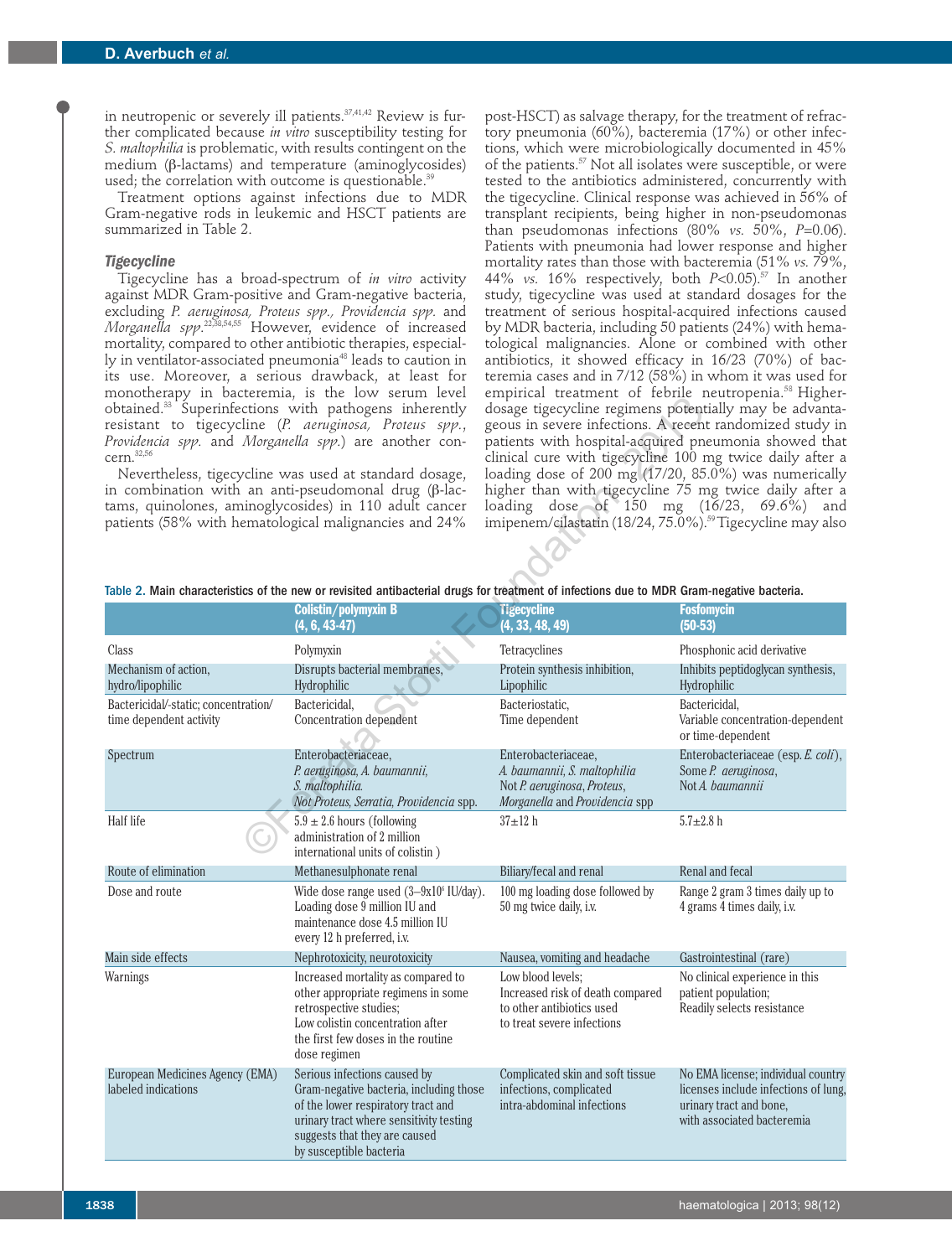benefit from combination. In a prospective multicenter trial of empirical for febrile neutropenic cancer patients, successful outcomes were reported in 126 of 164 (74%) treated with piperacillin-tazobactam plus tigecycline compared to 90 of 190 (47%) patients treated with piperacillintazobactam alone (*P*<0.01), although there was no difference in mortality. The success rate of the combined regimen was better than the piperacillin-tazobactam alone also in bacteremias (60% *vs.* 27%, *P*<0.01) and clinically documented infections (84% *vs.* 47%, *P* <0.01).60

#### *Polymyxins*

Colistin (polymyxin E) and polymyxin B, which were largely abandoned as systemic treatments from the 1960s and 70s, are now increasingly used as the last-resort treatment options against infections caused by MDR Gramnegative pathogens. Although several studies have presented case series with positive outcomes, treatment with colistin was associated with increased mortality as compared with other appropriate regimens in one retrospective study including a small number of onco-hematological patients.46 In another retrospective study, summarizing the efficacy of colistin in the treatment of infections due to MDR Gram-negative bacteria, multivariate analysis showed that presence of hematological disease, including malignancy, was itself associated with a decreased probability of survival.<sup>3</sup> Two retrospective analyses that included patients with (mainly hematological) malignancies who were treated with colistin for MDR *P. aeruginosa* infections obtained differing results.<sup>5,61</sup> In one study, 31colistin-treated patients (45% with bacteremia, 55% with pneumonia) were compared to those (n= 64) treated with a non-colistin (β-lactam or quinolone) regimen. The colistin regimen achieved a higher rate of clinical response in multiple logistic regression analysis (*P*=0.026; odds ratio 2.9 (1.5, 7.6), whereas microbiological response (48% *vs.* 41%) and infection-related death rates (26% *vs.* 17%) were similar.<sup>5</sup> The other study compared 26 patients (84% bacteremic) receiving colistin to 26 patients receiving antipseudomonal β−lactams and found similar rates of resolution of infection (77% *vs.* 65%) and mortality (11% in both groups).<sup>61</sup> Nephrotoxicity, which was reported in up to 50% of patients receiving colistin/polymyxin B in older studies, is much less frequent in newer studies, with rates ranging from 10–30%.44 In the two *Pseudomonas* studies just cited, no significantly increased nephrotoxicity occurred in patients treated with colistin, as compared with other agents (including aminoglycosides), although one patient treated with colistin suffered from seizures.<sup>5</sup> Among another 38 colistin treatment courses in adults and children with hematological malignancy or HSCT, nephrotoxicity developed in only 11%.<sup>62</sup> positive outcoming virtual virtual virtual virtual virtual virtual virtual virtual virtual virtual virtual virtual virtual virtual virtual virtual virtual virtual virtual virtual virtual virtual virtual of one of the para

The use of a 9-million-unit loading dose and high daily dosages (4.5 million units twice daily) of colistin<sup>47</sup> may help to overcome the problem of low blood levels that may have been responsible for the suboptimal efficacy of polymyxins in some studies, leading to increased mortality, as well as to the selection of resistant strain variants.3,45,47,63 A recently-published prospective observational study in intensive care unit patients with severe infections due to Gram-negative bacteria susceptible only to colistin recorded clinical cures in 82% of cases when colistin was administered as a 9-million-unit loading dose followed by 9 million units daily, given in two doses, as maintenance therapy.64 Combination of colistin/polymyxin B with

other agents to which the bacteria show *in vitro* sensitivity is strongly encouraged (e.g. with aminoglycosides and/or tigecycline for the treatment of infections due to *Klebsiella pneumoniae* with KPC carbapenemases).22-24 Nephrotoxicity following combination with aminoglycosides is of concern, though, and renal function should be monitored; moreover, most Enterobacteriaceae with NDM (rather than KPC) carbapenemases are broadly resistant to aminoglycosides.65

#### *Fosfomycin*

Fosfomycin is another old, but increasingly revisited, antibiotic with broad-spectrum *in vitro* activity against Gram-positive and -negative bacteria, excluding *Acinetobacter spp*. It is used mainly as an oral treatment for community-acquired urinary tract infection (UTI), but intravenous formulations are available in some countries. Several studies estimate 80-90% of Enterobacteriaceae with extended-spectrum β−lactamases (ESBLs) and carbapenemases to be susceptible to fosfomycin,<sup>51,66</sup> but other studies report that only 50% of *Klebsiella spp.* and fewer than 30% of MDR *P. aeruginosa* to be susceptible.<sup>2,6</sup> There are no universally accepted specific species-related susceptibility breakpoints;2 EUCAST has no breakpoints for fosfomycin *vs. P. aeruginosa*, but notes anecdotal evidence that it may be efficacious, in combination, against strains with minimal inhibitory concentrations (MICs) <128 mg/L. $\sigma$ Due to the possibility of resistance developing during therapy, fosfomycin should be used in combination with other agents, selected according to the susceptibility results.<sup>51,6</sup> Data on the efficacy of intravenous fosfomycin are limited to case reports and small case series<sup>51</sup> and there is no published experience of treating invasive infections in oncohematological and HSCT patients. A retrospective study in HSCT patients showed, that in a multivariate analysis, exposure to fosfomycin (route of administration not specified) was associated with a significantly decreased incidence of veno-occlusive liver disease.<sup>69</sup>

#### *Sulbactam*

Although sulbactam is conventionally used as a β-lactamase inhibitor, it also has inherent antibiotic activity against *Acinetobacter spp*. <sup>31</sup> The package insert of sulbactam says that the maximum daily dose of sulbactam should not exceed 4 g. However, there are reports on dosages of sulbactam (combined with β lactams) of at least 6 g IV in divided dosages, assuming normal renal function.<sup>31,70</sup> Furthermore, doses of up to 9-12 g/day were administered for ventilatorassociated pneumonia with MDR *Acinetobacter*. 71

#### *Combination therapy in infections due to resistant Gram-negative bacteria*

Several meta-analyses of randomized controlled studies, some of them done before the present era of increasing resistance, concluded that there was similar all-cause mortality in febrile neutropenic patients treated with a β-lactam *vs.* the same β-lactam plus an aminoglycoside as empirical or definitive therapy.<sup>72-74</sup> However, owing to the small numbers of cases of infection due to resistant bacteria, a benefit of combination therapy could not be ruled out for those patients who were critically ill or were infected with *P. aeruginosa* or some other resistant pathogen.72-74

Combination antibiotic therapy also may simply improve the likelihood that at least one component agent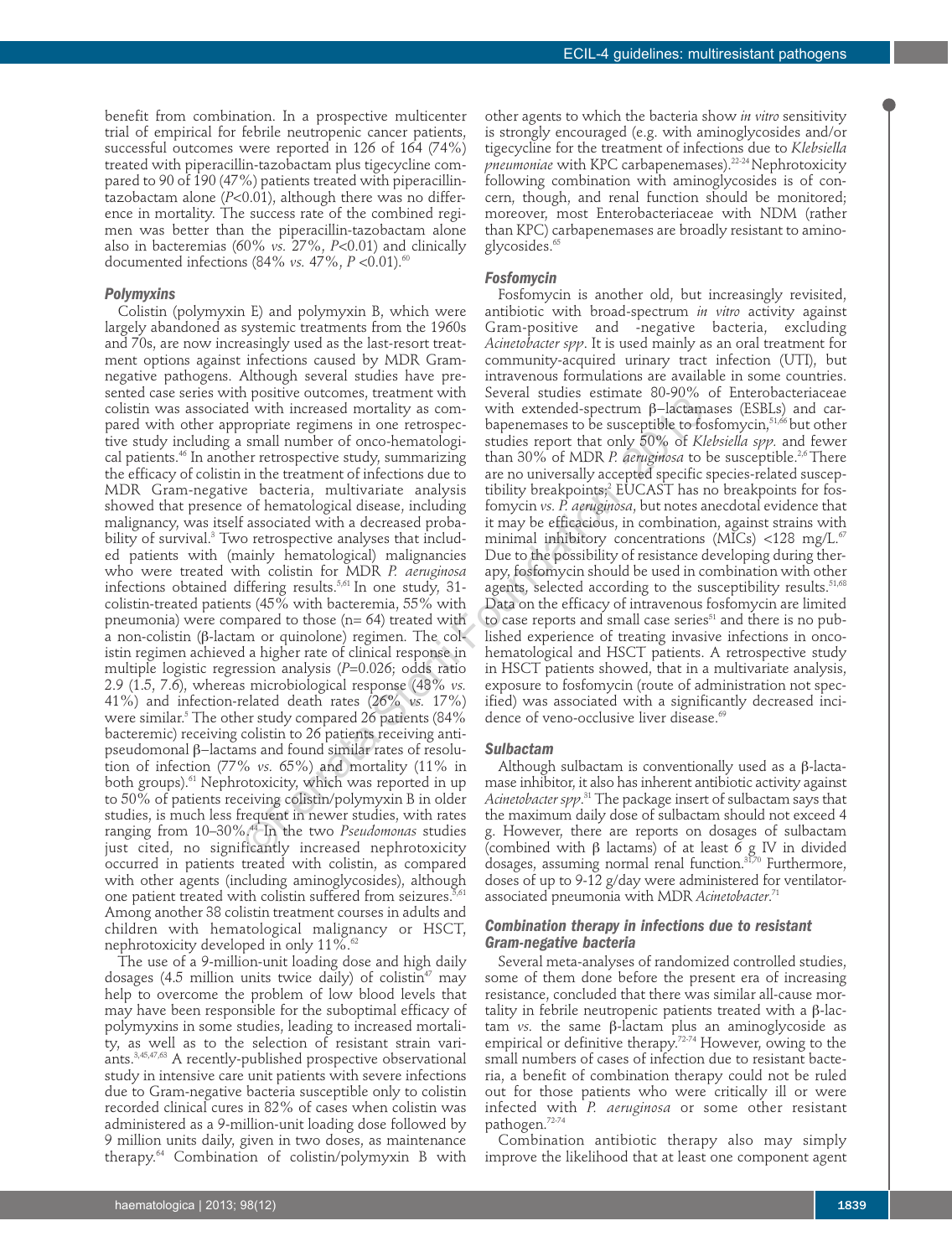is active.<sup>75</sup> A retrospective study reviewed patients with hematological malignancies or post-HSCT, who were infected by ESBL- or AmpC-producing Enterobacteriaceae or resistant pseudomonas, most of whom were empirically treated with combination of a β-lactam and an aminoglycoside. Mortality was lower among those patients whose pathogen was sensitive *in vitro* to either the β-lactam or the aminoglycoside, compared with those whose pathogen was resistant to both (OR, 1.8; 95% CI, 1.3 to  $2.5$ ).<sup>76</sup>

Nevertheless, and in contrast, an early prospective randomized trial in non-neutropenic patients, in the era prior to the emergence of significant imipenem resistance, showed that the combination of imipenem plus netilmicin was no more efficacious than imipenem monotherapy for the treatment of severe infections, but did have increased nephrotoxicity, and did not prevent the emergence of imipenem-resistant *P. aeruginosa*. 77

Some *in-vitro* data suggest synergy in combining two agents against carbapenemase-producing *K. pneumoniae*, even when the pathogen is resistant to one of these agents.78,79 Synergy was claimed for a combination of polymyxin B and either rifampin or doxycycline, resulting in at least a four-fold decrease in the MIC of polymyxin B when both drugs were used at physiologically achievable concentrations in one study.<sup>78</sup> In another study a combination of fosfomycin with meropenem or colistin was asserted to be synergistic, based on 100-fold more extensive killing than with the more active single agent.<sup>79</sup> Nevertheless there is a profound lack of clarity on when and how the various different measures of synergy used *in vitro* translate into clinical advantage; moreover there must be a concern about publication bias: studies that detect synergy are more likely to be reported and published than those that fail to do so. away<br>est synergy in combining two<br>suggest synergy in combining two<br>concernase-producing  $K$ , *preumoniae*, **Resistant form-positive pathogens**<br>concent is resistant to one of these Treatment options against infect<br>exas cla

Carbapenem-containing regimens were associated with significantly reduced mortality compared to non-carbapenem-containing regimens in a retrospective analysis of 138 patients who received treatment for infections due to carbapenemase-producing *K. pneumoniae* that showed susceptibility to carbapenems *in vitro*. Carbapenems may be a reasonable treatment option against carbapenemaseproducing *K. pneumoniae* provided that: (i) the carbapenem MIC for the infecting organism is  $\leq 4$  mg/L; (ii) a high-dose prolonged-infusion regimen is administered to drive the pharmacokinetic/ pharmacodynamic profile to acceptable exposures; and (iii) this class of agent is administered in combination with another active compound.<sup>21</sup> The caveat is that many carbapenemase producers are more substantially resistant, precluding such strategies.

An ertapenem-doripenem combination may be of potential usefulness against KPC-producing *K. pneumoniae* based on a study in an immunocompetent murine thigh infection model based on the notion that the high affinity of KPC for ertapenem would "trap" the enzyme thus enhancing the activity of doripenem.<sup>8</sup>

Others have found that various combinations of rifampin, β−lactams, aminoglycosides, quinolones, colistin/polymyxin B, fosfomycin or other agents are synergistic *in vitro*, or in animal models, against MDR *Pseudomonas* or *Acinetobacter spp*. 2,31,81,82 Many authors argue that rifampin should be considered for addition to other active antibiotics in the treatment of uncontrolled infection due to MDR bacteria, 31,55,78,83-85 though there is little evidence of why rifampicin should improve outcome and no

randomized trials to show that it does improve these outcomes. Further obstacles include: (a) there is no relevant *in vitro* breakpoint for susceptibility to rifampin against Gram-negative bacteria; (b) toxic potential of rifampin; (c) multitude of drug interactions between rifampin and other agents, a main concern especially in onco-hematological patients and allogeneic HSCT recipients who receive a lot of other drugs concomitantly (such as cyclosporine, mycophenolate mofetil, antifungals, antivirals).<sup>86</sup>

Notably, a randomized, open-label recently published clinical trial, which enrolled 210 patients with life-threatening infections due *A. baumannii* that were susceptible only to colistin showed that 30-day mortality was not reduced by addition of rifampicin.<sup>86</sup>

Publication of further observational studies assessing different monotherapies and combinations against MDR Acinetobacter or carbapenem-resistant Gram-negative bacteria is pending. 87,88

# *Resistant Gram-positive pathogens*

Treatment options against infections due to resistant Gram-positive bacteria in leukemic and HSCT patients are summarized in Table 3.

Glycopeptide non-susceptible Gram-positive bacteria include vancomycin-resistant enterococci (VRE) and vancomycin-intermediate and hetero-resistant *Staphylococcus aureus* (VISA and hVISA). There is also evidence that vancomycin MICs at the high end of the normal range for MRSA (2 mg/L) are associated with worse outcomes than MIC of <1 mg/L.<sup>104</sup> Infections with VRE are prevalent in onco-hematological and HSCT patients in some countries<sup>105-110</sup> but, until now, infections with VISA or hVISA remain rare in this patient population. $111-113$ 

Agents showing activity against some glycopeptide non-susceptible Gram-positive pathogens include linezolid, daptomycin, quinupristin/dalfopristin, tigecycline and fosfomycin, as well as the new agents telavancin and ceftaroline. The exact spectra of these agents vary and should be considered before use. Linezolid and tigecycline are almost universally active, whereas quinupristin/dalfopristin for example, does not cover *E. faecalis*, telavancin is inactive against VanA enterococci and ceftaroline lacks activity against *E. faecium* and is variable against *E. faecalis*.

Linezolid is the only one of these antibiotics that has been compared to vancomycin in a relevant prospective double-blind, multicenter equivalence study. This was performed in 605 febrile neutropenic cancer patients with proven (24%) or suspected Gram-positive infections: 94% had hematological malignancy. The study showed equivalent efficacy between vancomycin and linezolid in achieving clinical (87% *vs.* 86%) and microbiological (58% *vs.* 50%) success. Mortality rates, too, were similar (5.6% *vs.* 7.6%), though there were fewer drug-related adverse events with linezolid (17.2% *vs.* 24%; *P*=0.04).114 Another prospective, multicenter, open-label, non-comparative, non-randomized study examined the performance of linezolid in 103 neutropenic cancer patients with serious Gram-positive infections, mainly bacteremia. Most patients had VRE resistant to other therapies, or had a history of failure or intolerance to available agents. Linezolid achieved 79% clinical and 86% microbiological cure rates.<sup>115</sup>

Despite these positive findings, there is a concern about the thrombocytopenia and/or neutropenia found in some studies with linezolid. This side effect was seen in 2-11%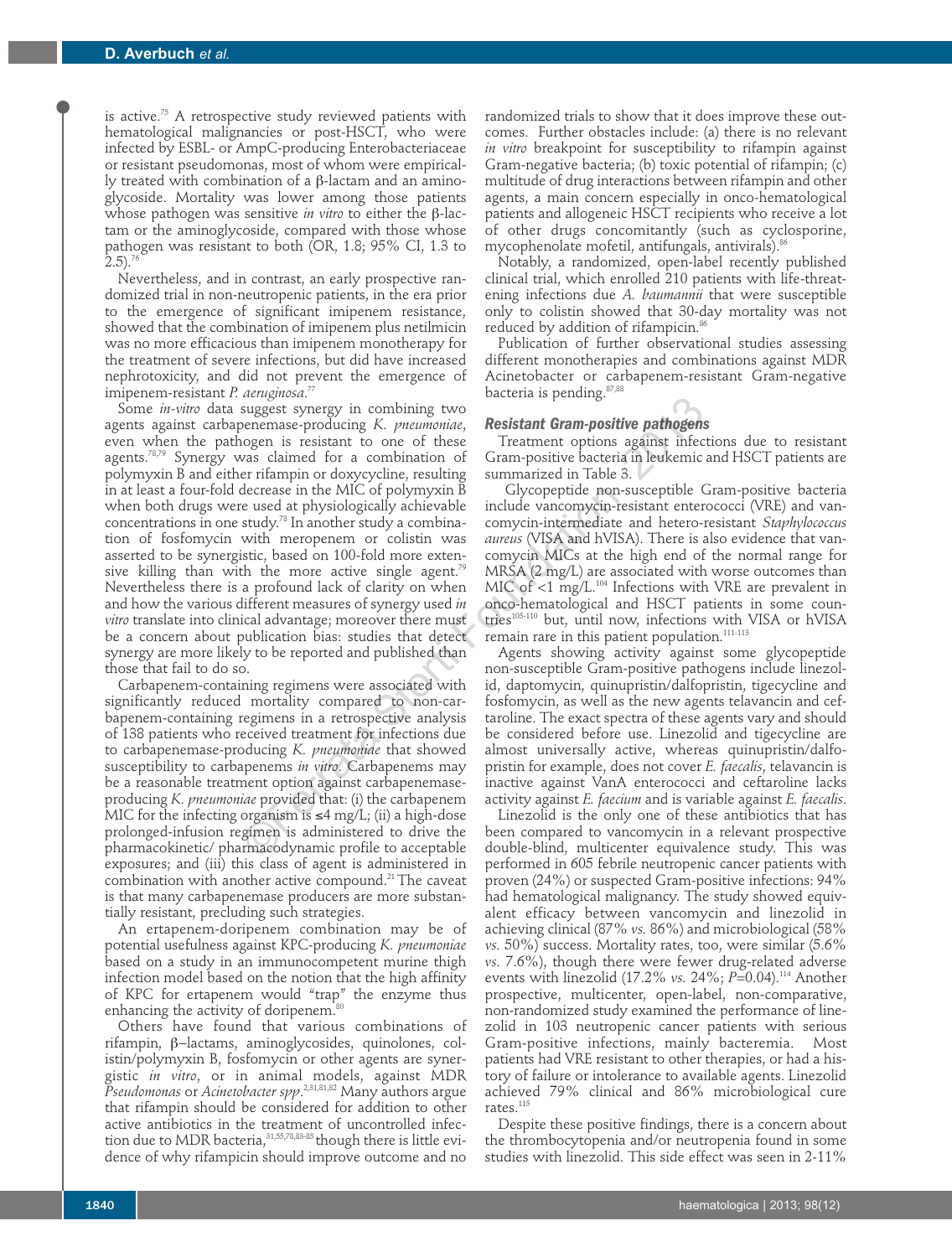of patients,115,116 although two further studies suggested that the incidence was similar to that with vancomycin.114,117 Other uncommon but serious adverse effects associated with linezolid include lactic acidosis, serotonin syndrome, and peripheral and optic neuropathies.<sup>118-120</sup>

Quinupristin/dalfopristin (QD) was compared to linezolid in a prospective randomized trial in 40 patients with hematological malignancies (a third were post-HSCT, 20% neutropenic) with VRE infections, predominantly bacteremia. Both regimens achieve comparable clinical (43% *vs.* 58%) and microbiological (71% *vs.* 90%) cure rates, with similar mortality (10% *vs.*16%).116 Comparable results were achieved in treating staphylococcal line-associated bacteremia with quinupristin/dalfopristin or vancomycin in a prospective randomized comparative study that included cancer patients.121 The response rate in vancomycin-resistant *E. faecium* infections, mainly bacteremias, was 55%-68% in two studies that largely included leukemia patients, including those with HSCT and neutropenia, $122,123$  in one of these studies quinupristin/dalfopristin was combined with minocycline.123 Arthralgia or myalgia developed in 6-36% of patients.<sup>99,122</sup> Quinupristin/dalfopristin should preferably be administered via central venous catheter.<sup>99,122</sup>

Daptomycin treatment of probable or definite catheterrelated bacteremia caused by Gram-positive bacteria resulted in a better overall response rate as compared with matched historical controls treated with vancomycin - 68% *vs.* 32% (*P*=0.003);124 70% of these patients had hematological malignancy and 13% were post-HSCT. In another retrospective study, treatment with daptomycin led to improvement in 90% of 72 febrile cancer patients (82% with hematologic malignancies, 47% neutropenic)

| Table 3. Main characteristics of the new or revisited antibacterial drugs for treatment of resistant Gram-positive bacteria. |  |
|------------------------------------------------------------------------------------------------------------------------------|--|
|------------------------------------------------------------------------------------------------------------------------------|--|

|                                                                   | Table 3. Main characteristics of the new or revisited antibacterial drugs for treatment of resistant Gram-positive bacteria. |                                                                                                                                         |                                                                                                                                                                                              |                                                                                                                        |                                                                                                                                        |
|-------------------------------------------------------------------|------------------------------------------------------------------------------------------------------------------------------|-----------------------------------------------------------------------------------------------------------------------------------------|----------------------------------------------------------------------------------------------------------------------------------------------------------------------------------------------|------------------------------------------------------------------------------------------------------------------------|----------------------------------------------------------------------------------------------------------------------------------------|
|                                                                   | <b>Linezolid</b><br>$(89-91)$                                                                                                | <b>Daptomycin</b><br>$(92-97)$                                                                                                          | Quinupristin/<br>dalfopristin<br>$(98-101)$                                                                                                                                                  | <b>Tigecycline</b><br>(6, 49, 48, 102)                                                                                 | <b>Fosfomycin</b><br>$(50-53, 98, 103)$                                                                                                |
| Class                                                             | Oxazolidonone                                                                                                                | Lipopeptide                                                                                                                             | Streptogramin                                                                                                                                                                                | Tetracycline                                                                                                           | Phosphonic acid derivative                                                                                                             |
| Mechanism of action,<br>hydro/lipophilic                          | Protein synthesis<br>inhibition, Lipophilic                                                                                  | Plasma membrane<br>disruption, Hydrophilic<br>core with a lipophilic tail                                                               | Protein synthesis<br>inhibition,<br>Lipophilic                                                                                                                                               | Protein synthesis<br>inhibition,<br>Lipophilic                                                                         | Inhibits peptidoglycan<br>synthesis, Hydrophilic                                                                                       |
| Bactericidal/-static;<br>concentration/time<br>dependent activity | Bacteriostatic,<br>Time dependent                                                                                            | Bactericidal.<br>Concentration<br>dependent                                                                                             | Bacteriostatic<br>against E. faecium<br>and bactericidal<br>against staphylococci,<br>Time dependent                                                                                         | Bacteriostatic,<br>Time dependent                                                                                      | Bactericidal.<br>Variable concentration-<br>dependent or<br>time-dependent                                                             |
| Spectrum                                                          | MRSA, VISA, VRE,<br>$\beta$ -lactam-resistant<br>streptococci                                                                | MRSA, some VISA, some<br>VRE, $\beta$ -lactam-resistant<br>streptococci,                                                                | MRSA, VISA, VRE<br>(only E. faecium),<br>$\beta$ -lactam-resistant<br>streptococci                                                                                                           | MRSA, VISA, VRE,<br>$\beta$ -lactam-resistant<br>streptococci                                                          | MRSA, some VRE (only<br>E. faecalis)                                                                                                   |
| Half life                                                         | $3.4 - 7.4 h$                                                                                                                | 8 h                                                                                                                                     | Quinupristin-0.85 h;<br>Dalfopristin-0.7 h                                                                                                                                                   | $37 + 12h$                                                                                                             | $5.7 + 2.8$ h                                                                                                                          |
| Route of elimination                                              | Renal and fecal                                                                                                              | Renal (predominantly)<br>and fecal                                                                                                      | Fecal (predominantly)<br>and renal                                                                                                                                                           | Liver                                                                                                                  | Renal (predominantly)<br>and fecal                                                                                                     |
| Dose and route                                                    | 600 mg twice daily, i.v./po                                                                                                  | $4-6$ mg/kg<br>once daily (routine dose);<br>10-12 mg/kg once daily<br>may be considered, i.v.                                          | 7.5 mg/kg 3 times daily,<br>i.v. (preferably via<br>central venous catheter)                                                                                                                 | 100 mg loading dose<br>followed by 50 mg<br>twice daily, i.v.                                                          | Range 2 grams 3<br>times daily up to 4 grams<br>4 times daily, i.v.                                                                    |
| Main side effects                                                 | Myelosuppression                                                                                                             | Constipation, nausea,<br>vomiting, diarrhea;<br>Rash; Increased creatine<br>kinase                                                      | Injection site reactions;<br>Conjugated<br>hyper-bilirubinemia                                                                                                                               | Nausea, vomiting;<br>Headache                                                                                          | Gastrointestinal, low rate                                                                                                             |
| Warnings                                                          | Myelosuppression                                                                                                             | Not indicated for<br>pneumonia; Staphylococci<br>with reduced vancomycin<br>susceptibility may be less<br>susceptible to daptomycin     |                                                                                                                                                                                              | Low blood levels;<br>Increased risk<br>of death compared<br>to other antibiotics<br>used to treat severe<br>infections | No clinical experience<br>in our patient population;<br>Low threshold<br>of resistance                                                 |
| <b>European Medicines</b><br>Agency (EMA) labeled<br>indications  | Complicated skin and<br>soft-tissue infections,<br>Community-acquired and<br>nosocomial pneumonia;                           | Complicated skin and<br>soft tissue infections;<br>Bacteremia due to<br>Staphylococcus aureus,<br>including right-sided<br>endocarditis | Complicated skin and soft Complicated skin and<br>tissue infections;<br>nosocomial pneumonia<br>and VRE infections<br>when there is<br>documentation such<br>that no other agent is suitable | soft tissue infections,<br>complicated<br>intra-abdominal<br>infections                                                | No EMA license; individual<br>country licenses include<br>infections of lung, urinary<br>tract and bone, with<br>associated bacteremia |

*VRE: vancomycin resistant Enterococcus, MRSA: methicillin resistant Staphylococcus aureus, VISA: vancomycin-intermediate Staphylococcus aureus.*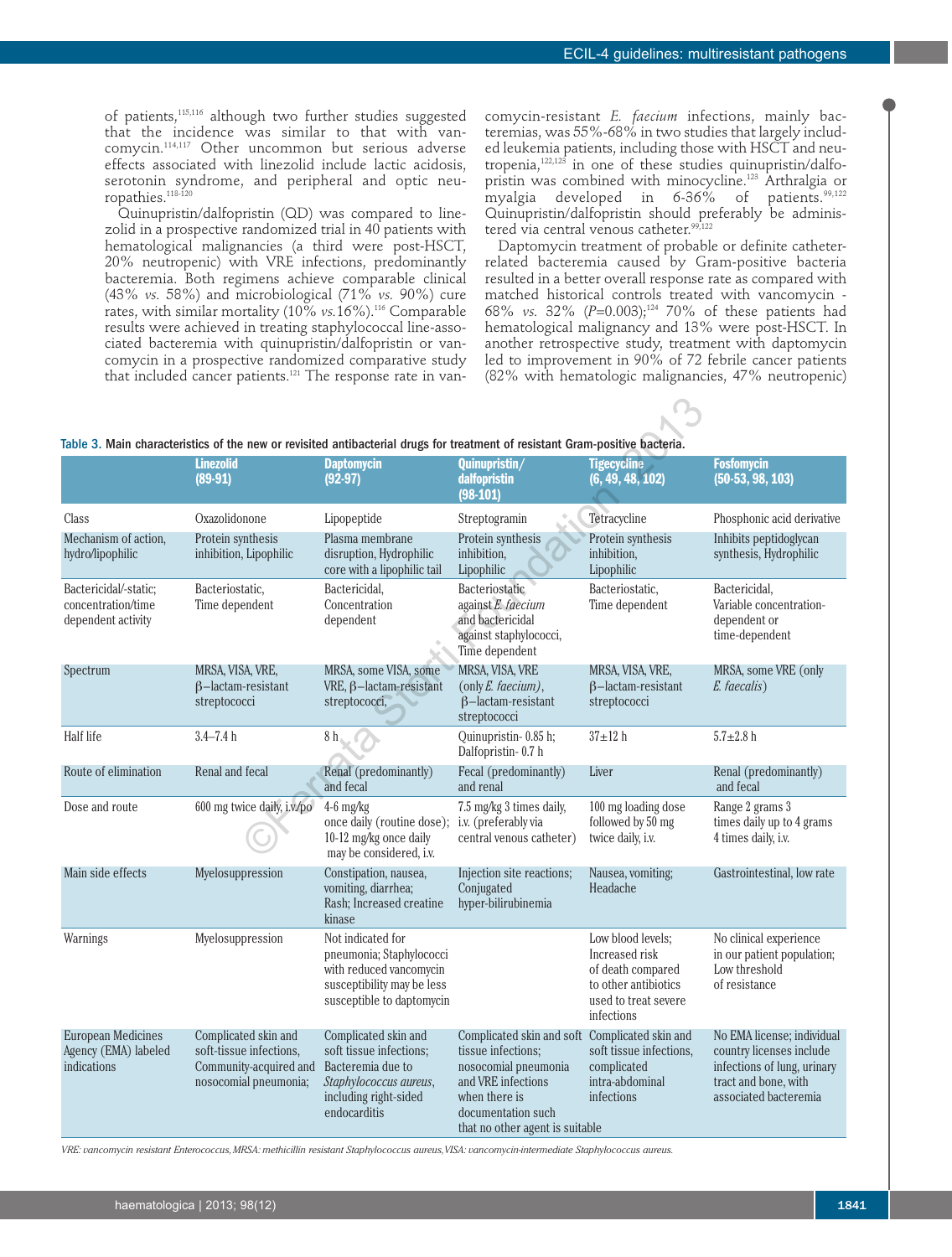with infections, predominantly bacteremias, due to Gram-positive organisms.125 None of the patients required discontinuation of the daptomycin due to adverse effects.125 The MIC of daptomycin should be checked for staphylococci previously exposed or resistant to glycopeptides, as cross-resistance is possible, due to the thickened cell wall trapping daptomycin.93,95,126 Use in enterococcal bacteremia is off-label and MICs should be carefully checked, as those for *E. faecium* are commonly around 2-4 mg/L, well above the staphylococcal breakpoint.95 In a small report, only four of nine febrile neutropenic patients with vancomycin-resistant *E. faecium* bacteremia had clinical and microbiological cure with daptomycin, and only five survived for  $3\overline{0}$  days.<sup>127</sup> In this context the use of daptomycin at 10-12 mg/kg daily-well above the currently licensed 4–6 mg/kg dose - may be justified, especially for high inoculum infections, but clinical data are limited and side effects remain to be evaluated in large-scale clinical trials.<sup>95,128,129</sup>

Tigecycline shows *in vitro* activity against glycopeptidenon-susceptible Gram-positive bacteria; studies that considered its activity were outlined above in the section on Gram-negative pathogens.57,58

Other new agents active against some resistant Grampositive bacteria include lipoglycopeptides (e.g., telavancin) and anti-MRSA β-lactams (e.g. ceftaroline), whilst fosfomycin – an old agent - is active against many MRSA and VRE, especially *E. faecalis*, at least *in vitro*. 103 As yet, though, there is no published experience with these agents in hematological and neutropenic patients.

#### *Duration of targeted therapy*

There are several studies reporting that the duration of treatment for microbiologically documented infections (MDI) is at least 7 days. $^{130\text{-}137}$  Others reported on 10-14 days of therapy.138,139 Some studies required some evidence of bone marrow recovery.138-141 Repeated blood cultures had to be sterile, and control of local infection, if any, needed to be achieved. In a few of the studies patients were afebrile for at least 24 hours<sup>138-142</sup> while in the other reports the patients were afebrile for at least 4–5 days.130,133,134,136,143 The metrical states are the production and the properties are about the properties because the properties because the properties because the properties because the properties because the properties are on the entire of th

#### **ECIL-4 recommendations**

Based on *in vitro* susceptibility, the options for targeted treatment of infections due to resistant Gram-negative and Gram-positive bacteria are shown in Table 4. As most of these options have not been assessed in large randomized, prospective studies, at least in hematology populations, their use should be approached with caution and should be carefully discussed with the microbiologists or infectious diseases specialist, taking in account also the risk/benefit balance and safety profile of each drug on an individual basis.

As shown in Table 4, colistin/polymyxin B are the preferred agents for treatment of infections due to β−lactamresistant Enterobacteriaceae, so long as the organism is susceptible *in vitro.* A loading dose and high maintenance dose may be required.

Tigecycline has wide *in vitro* activity, but should be used with caution in bacteremia, as it achieves low blood levels. Alternatives should be considered in patients with severe infections, especially ventilator-associated pneumonia,

due to the higher mortality seen in the tigecycline arms of comparative trials,<sup>48,144</sup> Resistance can develop on treatment.

Combination therapy, based on *in vitro* susceptibility tests, should be considered when colistin/polymyxin B, tigecycline, aminoglycosides and fosfomycin are used for the treatment of infections due to resistant Gram-negatives. Addition of rifampin can be considered.

The options for targeted treatment of infections due to resistant Gram-positive bacteria are wider than against Gram-negative bacteria. If linezolid is used, monitoring of bone marrow recovery is important because of the possibility of myelosuppression. Patients with suspected or overt pneumonia should not be treated with daptomycin, which is inactivated in lungs.

In general, the patient should be treated using narrowerspectrum agents active against the pathogen identified, if it is plausible and/or clinically significant, guided by *in vitro* susceptibility tests, including MICs when available, and based on knowledge on drugs with specific activities (e.g. TMP-SMX for *S. maltophilia*) **AI.**

Penicillins and penicillin/β-lactamase inhibitors should be preferred over cephalosporins and carbapenems if they have comparable *in vitro* activity, spectrum of coverage and drug concentration at site of infection **BII**. A more drastic narrowing of the antibiotics could be envisaged if a fullysusceptible organism is documented from blood cultures of a stable patient under hospital observation, e.g. step down to an amino- or ureido- penicillin (ampicillin or piperacillin) when an  $\alpha$ -haemolytic streptococcus is isolated **BIII**.

### *Duration of targeted therapy for microbiologically documented infections.*

Antibiotic treatment should be continued for at least 7 days, until the infection is microbiologically eradicated and all clinical signs of infection are resolved, with the patient afebrile for at least 4 days **BIII**. If the patient is still neutropenic and antibiotic therapy is stopped, (s)he should be kept hospitalized under close observation for at least 24-48 hours. If fever recurs, antibiotics should be restarted urgently after obtaining blood cultures and performing other relevant evaluation based on clinical judgment.

Centers that give prophylactic antibacterial agents should consider renewing this regimen upon discontinuation of targeted antibiotic therapy, if the patient is still neutropenic **CIII**.

#### **Discussion**

BSI develops in 13% to 60% of HSCT recipients<sup>14,26,108,145-147</sup> and in 21-36% of neutropenic leukemia patients.131,136,146,148-151 Rates in other hematology patients are less well documented.

It is of utmost importance to recognize infections due to resistant bacteria and to target the therapy appropriately, based on: (i) *in vitro* susceptibility, (ii) knowledge of the best treatment option against the particular species and resistance phenotypes, and (iii) a careful assessment of the risk-benefit balance, according to the expected toxicity of the drug(s). Narrower-spectrum agents should be used whenever possible, so long as they have equivalent activity and efficacy. Pharmacokinetic and pharmacodynamic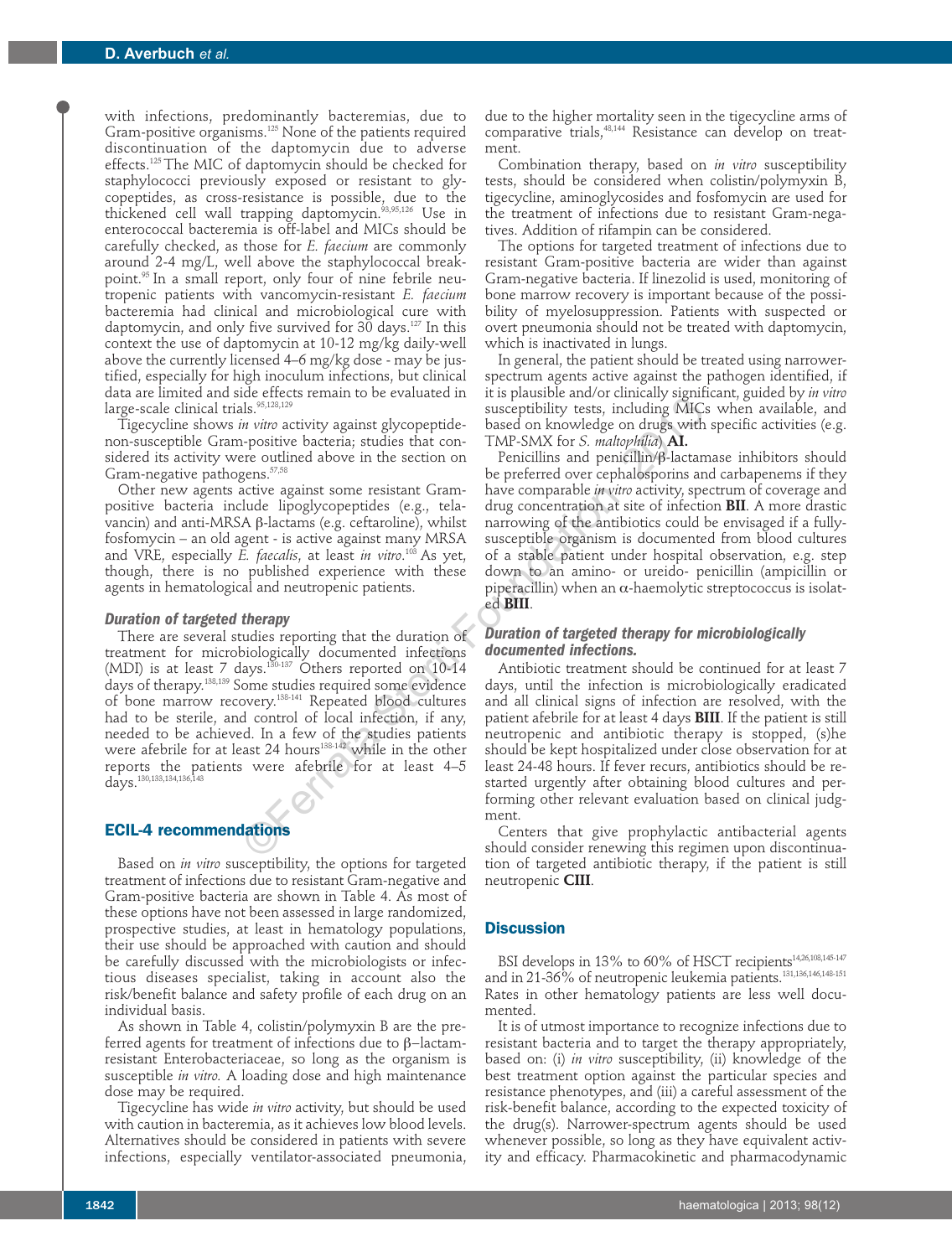Table 4. ECIL4 Recommendations: targeted treatment of infections due to resistant Gram-negative and -positive bacteria (based on *in vitro* susceptibility).

| <b>Resistant bacteria</b>                         | <b>Treatment options</b>                                                                                                                                                                                                                                                                          |
|---------------------------------------------------|---------------------------------------------------------------------------------------------------------------------------------------------------------------------------------------------------------------------------------------------------------------------------------------------------|
| Carbapenem-resistant<br>Enterobacteriaceae        | $-$ Colistin/polymyxin $B^*$ <b>BII</b><br>- Tigecycline* BIII<br>$-$ Aminoglycosides* BIII<br>$-$ Fosfomycin* CIII                                                                                                                                                                               |
| Beta-lactam-resistant**<br>Pseudomonas aeruginosa | $-$ Colistin/polymyxin $B^*$ <b>AII</b><br>$-$ Fosfomycin* CIII                                                                                                                                                                                                                                   |
| Beta-lactam-resistant**<br>Acinetobacter spp.     | $-Colistin/polymyxin B* BIII$<br>-Tigecycline* BIII                                                                                                                                                                                                                                               |
| Stenotrophomonas maltophilia<br>(TMP-SMX) AI      | - Trimethoprim-sulfamethoxazole<br>- Fluoroquinolone (ciprofloxacin or<br>moxifloxacin) BII<br>-Ticarcillin-clavulanate <b>BII</b><br>- In seriously-ill or neutropenic<br>patients, combination therapy<br>can be considered (e.g. TMP-SMX +<br>ceftazidime or ticarcillin-<br>clavulanate) CIII |
| Vancomycin-resistant<br>Enterococcus faecalis     | - Linezolid <b>AII</b><br>$-$ Daptomycin BII<br>- Tigecycline <b>BIII</b>                                                                                                                                                                                                                         |
| Vancomycin-resistant<br>Enterococcus faecium      | - Linezolid AII<br>- Tigecycline <b>BIII</b><br>- Quinupristin/dalfopristin <b>BIII</b>                                                                                                                                                                                                           |
| Vancomycin-intermediate<br>Staphylococcus aureus  | - Linezolid <b>AII</b><br>- Tigecycline <b>BIII</b><br>- Quinupristin/dalfopristin <b>BIII</b><br>$-$ Daptomycin BII                                                                                                                                                                              |

*\*All these agents should be preferably used in combination with other* in vitro *active* agents. Addition of rifampin can be considered. \*\*including carbapenems for both P. aeruginosa *and* Acinetobacter spp.*; and ampicillin sulbactam for* Acinetobacter spp.

data in individual situations should also be taken in account.

Combinations of antibiotics are often required, as resistance can develop on treatment (e.g., fosfomycin), or because of suboptimal efficacy as monotherapy (e.g., tigecycline). Nevertheless the evidence that combinations improve outcomes or prevent the emergence of resistance is scanty at best, and the relationship of *in vitro* and *in vivo* synergy is unclear.

The paucity of new antibacterial drugs expected in the near future should lead us to limit the use of the drugs discussed here to documented infection where there is no other alternative. In this context, a strong collaboration is needed between the hematologist, microbiologist, antimicrobial pharmacist and infectious disease specialist. The best treatment option is uncertain in many cases, and many combinations have not been formally assessed, precluding recommendations based on the principles of "evidence-based medicine". There is a great need to study and monitor the efficacy of these non-conventional antibiotics in the leukemic population.

Whilst current increases in bacterial resistance among leukemic and HSCT patients restrict treatment choices and force the use of the compounds discussed here, it should never been forgotten that they are poorer therapies than the compounds they replace, with clear evidence that colistin and tigecycline are inferior to other antibiotics if the pathogen is susceptible to them.<sup>46,48,144</sup> If the underlying

problem is the spread of resistant clones of bacterial among the patients in a unit, the best answer is the reinforcement of infection control, not the use of more exotic and complex antimicrobial chemotherapy. Antimicrobial stewardship, aiming to minimize unnecessary broad spectrum antibiotic use and its associated collateral damage and resistance selection is likewise crucial in the present era of growing resistance.

#### *Acknowledgments*

*The authors would like to thank the participants of the ECIL 4 meeting:*

*Hamdi Akan, Murat Akova, Turkey; Diana Averbuch, Israel; Rose-Mary Barnes, United Kingdom; Nicole Blijlevens, The Netherlands; Thierry Calandra, Switzerland; Elio Castagnola, Simone Cesaro, Italy; Catherine Cordonnier, France; Oliver Cornely, Germany; Jean-Hughes Dalle, France; Rafael de la Camara, Spain; Emma Dellow (Gilead Sciences) United Kingdom; Peter Donnelly, The Netherlands; Lubos Dgrona, Slovakia; Hermann Einsele, Germany; Dan Engelhard, Israel; Bertrand Gachot, France; Corrado Girmenia, Italy; Andreas Groll, Germany; Ingeborg Gyssens, The Netherlands; Werner Heinz, Germany; Raoul Herbrecht, France; Hans Hirsch, Switzerland; William Hope, United Kingdom; Petr Hubacek, Czech Republic; Chris Kibbler, United Kingdom; Galina Klyasova, Russia; Sean Knox (Astellas Pharma), United Kingdom; Michal Kouba, Czech Republic; Catherine Lagrou, Belgium; Thomas Lernbecher, Germany; Per Ljungman, Sweden; Johan Maertens, Belgium; Oscar Marchetti, Switzerland; Rodrigo Martino, Spain; Georg Maschmeyer, Germany; Tamas Masszi, Hungary; Suzanne Matthes-Martin, Austria; Małgorzata Mikulska, Alessandra Micozzi, Italy; Bilal Mohty, Switzerland; Patricia Munoz, Spain; David Nadal, Christina Orasch, Switzerland; Zdenek Racil, Czech Republic; Patricia Ribaud, France; Valérie Rizzi-Puechal (Pfizer), France; Emmanouil Roilidis, Greece; Janos Sinko, Hungary; Jan Styzynski, Poland; Alina Tanase, Hungary; Mario Tumbarello, Italy; Paul Verweij, The Netherlands; Claudio Viscoli, Italy; Kate-Nora Ward, United Kingdom; Aafje Warris, The Netherlands; Craig Wood (Merck), USA.* parents, combination terrator<br>
and be considered (e.g. TMP-SMX+<br>
certazidime or ticarcillin-<br>
cand Gach MP-SMX+<br>
certazidime or ticarcillin-<br>
cand Gach France (Serrator)<br>
cand Gach France (Serrator)<br>
- Linexolid AII Bertra

*The authors would like to thank Jean-Michel Gosset and the staff of KOBE, group GL Events, Lyon, France, for the organization of the meeting.*

#### *Funding*

*The ECIL-4 meeting has been supported by unrestricted educational grants from Astellas Pharma, Gilead Sciences, Merck, Novartis and Pfizer.* 

### *Companion papers*

*1) European guidelines for empirical antibacterial therapy for febrile neutropenic patients in the era of emerging resistance: summary of the 4th European Conference on Infections in Leukemia (ECIL-4, 2011). Diana Averbuch, Christina Orasch, Catherine Cordonnier, David M Livermore, Małgorzata Mikulska, Claudio Viscoli, Inge C. Gyssens, Galina Klyasova, Oscar Marchetti, Dan Engelhard, Murat Akova.*

*2) The role of antibiotic stewardship in limiting antibacterial resistance among hematology patients. Inge C. Gyssens, Winfried V. Kern and David M. Livermore.*

#### *Authorship and Disclosures*

*Information on authorship, contributions, and financial & other disclosures was provided by the authors and is available with the online version of this article at www.haematologica.org.*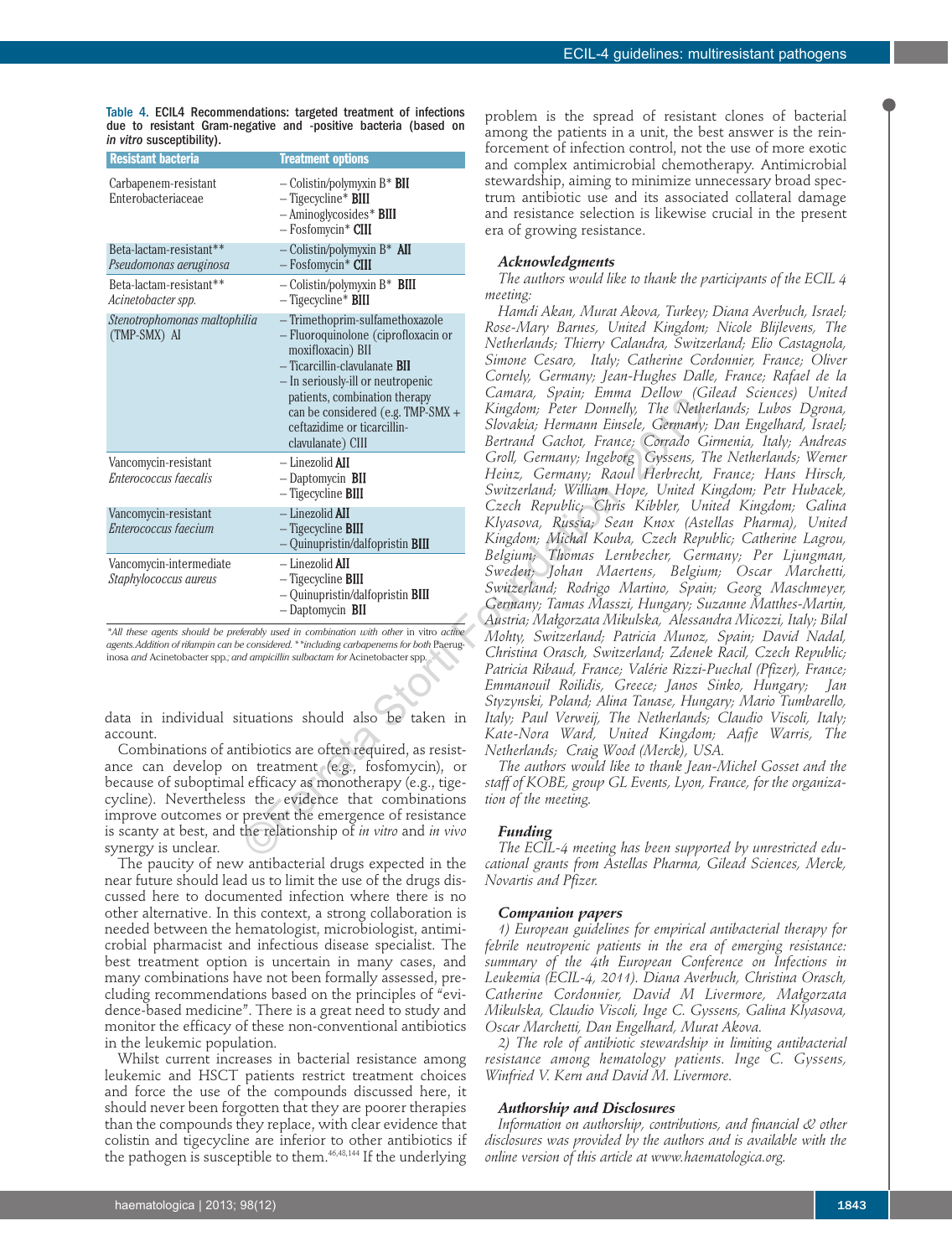#### **References**

- 1. Averbuch D, Orasch C, Cordonnier C, Livermore DM, Mikulska M, Viscoli C, et al. European guidelines for empirical antibacterial therapy for febrile neutropenic patients in the era of emerging resistance: summary of the 4th European Conference on Infections in Leukemia (ECIL-4, 2011). Haematologica. 2013;98(12):1836-47.
- 2. Falagas ME, Kastoris AC, Karageorgopoulos DE, Rafailidis PI. Fosfomycin for the treatment of infections caused by multidrugresistant non-fermenting Gram-negative bacilli: a systematic review of microbiological, animal and clinical studies. Int J Antimicrob Agents. 2009;34(2):111-20.
- 3. Falagas ME, Rafailidis PI, Ioannidou E, Alexiou VG, Matthaiou DK, Karageorgopoulos DE, et al. Colistin therapy for microbiologically documented multidrug-resistant Gram-negative bacterial infections: a retrospective cohort study of 258 patients. Int J Antimicrob Agents. 2010; 35(2):194-9.
- 4. Giamarellou H. Multidrug-resistant Gramnegative bacteria: how to treat and for how long. Int J Antimicrob Agents. 2010;36(Suppl 2):S50-4.
- 5. Hachem RY, Chemaly RF, Ahmar CA, Jiang Y, Boktour MR, Rjaili GA, et al. Colistin is effective in treatment of infections caused by multidrug-resistant Pseudomonas aeruginosa in cancer patients. Antimicrob Agents Chemother. 2007;51(6):1905-11.
- 6. Livermore DM, Warner M, Mushtaq S, Doumith M, Zhang J, Woodford N. What remains against carbapenem-resistant Enterobacteriaceae? Evaluation of chloramphenicol, ciprofloxacin, colistin, fosfomycin, minocycline, nitrofurantoin, temocillin and tigecycline. Int J Antimicrob Agents. 2011;37(5):415-9.
- 7. Empirical & Targeted Antibiotics in Haematological Cancer Patients. 2011. Available from: http://www.ebmt.org/ Contents/Resources/Library/ECIL/Docume nts/ECIL4%202011%20Bacterial%20resistance%20in%20Haematology.pdf
- 8. Empirical and targeted antibacterial therapy in neutropenic patients. 2013. Available from: http://www.kobe.fr/ecil/program 2011.htm
- 9. Cordonnier C, Calandra T. The first European Conference on Infections in Leukemia: Why and How? Eur J Cancer. 2007;(Supp 5):2-4.
- 10. Freifeld AG, Bow EJ, Sepkowitz KA, Boeckh MJ, Ito JI, Mullen CA, et al. Clinical practice guideline for the use of antimicrobial agents in neutropenic patients with cancer: 2010 update by the infectious diseases society of america. Clin Infect Dis. 2011;52(4):e56-93.
- 11. Caselli D, Cesaro S, Ziino O, Zanazzo G, Manicone R, Livadiotti S, et al. Multidrug resistant Pseudomonas aeruginosa infection in children undergoing chemotherapy and hematopoietic stem cell transplantation. Haematologica. 2010;95(9):1612-5.
- 12. Falagas ME, Koletsi PK, Bliziotis IA. The diversity of definitions of multidrug-resistant (MDR) and pandrug-resistant (PDR) Acinetobacter baumannii and Pseudomonas aeruginosa. J Med Microbiol. 2006;55(Pt 12):1619-29.
- 13. Johnson LE, D'Agata EM, Paterson DL, Clarke L, Qureshi ZA, Potoski BA, et al. Pseudomonas aeruginosa bacteremia over a 10-year period: multidrug resistance and

outcomes in transplant recipients. Transpl Infect Dis. 2009;11(3):227-34.

- 14. Mikulska M, Del Bono V, Raiola AM, Bruno B, Gualandi F, Occhini D, et al. Blood stream infections in allogeneic hematopoietic stem cell transplant recipients: reemergence of Gram-negative rods and increasing antibiotic resistance. Biol Blood Marrow Transplant. 2009;15(1):47-53.
- 15. Oliveira AL, de Souza M, Carvalho-Dias VM, Ruiz MA, Silla L, Tanaka PY, et al. Epidemiology of bacteremia and factors associated with multi-drug-resistant gramnegative bacteremia in hematopoietic stem cell transplant recipients. Bone Marrow Transplant. 2007;39(12):775-81.
- 16. Magiorakos AP, Srinivasan A, Carey RB, Carmeli Y, Falagas ME, Giske CG, et al. Multidrug-resistant, extensively drug-resistant and pandrug-resistant bacteria: an international expert proposal for interim standard definitions for acquired resistance. Clin Microbiol Infect. 2012;18(3):268-81.
- 17. Livermore DM. Of Pseudomonas, porins, pumps and carbapenems. J Antimicrob Chemother. 2001;47(3):247-50.<br>18. Daikos GL, Markogiar
- Markogiannakis A. Carbapenemase-producing Klebsiella pneumoniae: (when) might we still consider treating with carbapenems? Clin Microbiol Infect. 2011; 17(8):1135-41.
- 19. Benenson S, Navon-Venezia S, Carmeli Y, Adler A, Strahilevitz J, Moses AE, et al. Carbapenem-resistant Klebsiella pneumoniae endocarditis in a young adult. Successful treatment with gentamicin and colistin. Int J Infect Dis. 2009;13(5):e295-8.
- 20. Daikos GL, Karabinis A, Paramythiotou E, Syriopoulou VP, Kosmidis C, Avlami A, et al. VIM-1-producing Klebsiella pneumoniae bloodstream infections: analysis of 28 cases. Int J Antimicrob Agents. 2007;29(4):471-3.
- 21. Daikos GL, Petrikkos P, Psichogiou M, Kosmidis C, Vryonis E, Skoutelis A, et al. Prospective observational study of the impact of VIM-1 metallo-beta-lactamase on the outcome of patients with Klebsiella<br>pneumoniae bloodstream infections. bloodstream infections. Antimicrob Agents Chemother. 2009; 53(5):1868-73. -regative bacterial 17. Livemone DM. Of Pacudom<br>nas, poins,  $542.9$  considered bacts and the model of the first<br>consider the first constrained bacts and the Calicular Calicular Calicular<br>constrained bacts and the constrai

22. Hirsch EB, Tam VH. Detection and treatment options for Klebsiella pneumoniae carbapenemases (KPCs): an emerging cause of multidrug-resistant infection. J Antimicrob Chemother. 2010;65(6):1119-25.

- 23. Maltezou HC, Giakkoupi P, Maragos A, Bolikas M, Raftopoulos V, Papahatzaki H, et al. Outbreak of infections due to KPC-2-producing Klebsiella pneumoniae in a hospital in Crete (Greece). J Infect. 2009;58(3):213-9.
- 24. Souli M, Galani I, Antoniadou A, Papadomichelakis E, Poulakou G, Panagea T, et al. An outbreak of infection due to betalactamase Klebsiella pneumoniae carbapenemase 2-producing K. pneumoniae in a Greek University Hospital: molecular characterization, epidemiology, and outcomes. Clin Infect Dis. 2010;50(3):364-73.
- 25. Tzouvelekis LS, Markogiannakis A, Psichogiou M, Tassios PT, Daikos GL. Carbapenemases in Klebsiella pneumoniae and other Enterobacteriaceae: an evolving crisis of global dimensions. Clin Microbiol Rev. 2012;25(4):682-707.
- 26. Collin BA, Leather HL, Wingard JR, Ramphal R. Evolution, incidence, and susceptibility of bacterial bloodstream isolates from 519 bone marrow transplant patients. Clin Infect Dis. 2001;33(7):947-53.
- 27. Narimatsu H, Matsumura T, Kami M, Miyakoshi S, Kusumi E, Takagi S, et al.

Bloodstream infection after umbilical cord blood transplantation using reduced-intensity stem cell transplantation for adult patients. Biol Blood Marrow Transplant. 2005;11(6):429-36.

- 28. Ortega M, Rovira M, Almela M, Marco F, de la Bellacasa JP, Martinez JA, et al. Bacterial and fungal bloodstream isolates from 796 hematopoietic stem cell transplant recipients between 1991 and 2000. Ann Hematol. 2005;84(1):40-6.
- 29. Trecarichi EM, Tumbarello M, Caira M, Candoni A, Cattaneo C, Pastore D, et al. Multidrug resistant Pseudomonas aeruginosa bloodstream infection in adult patients<br>with hematologic malignancies. with hematologic malignancies. Haematologica. 2011;96(1):e1-3; author reply e4.
- 30. Velasco E, Byington R, Martins CS, Schirmer M, Dias LC, Goncalves VM. Bloodstream infection surveillance in a cancer centre: a prospective look at clinical microbiology aspects. Clin Microbiol Infect. 2004;10(6):
- $542-9.$ <br>31. Peleg AY, Seifert H, Paterson DL. Acinetobacter baumannii: emergence of a successful pathogen. Clin Microbiol Rev. 2008;21(3):538-82.
- 32. Anthony KB, Fishman NO, Linkin DR, Gasink LB, Edelstein PH, Lautenbach E. Clinical and microbiological outcomes of serious infections with multidrug-resistant gram-negative organisms treated with tigecycline. Clin Infect Dis. 2008;46(4):567-70.
- 33. Peleg AY, Potoski BA, Rea R, Adams J, Sethi J, Capitano B, et al. Acinetobacter baumannii bloodstream infection while receiving<br>tigecycline: a cautionary report. J tigecycline: a cautionary Antimicrob Chemother. 2007;59(1):128-31.
- 34. Schafer JJ, Goff DA, Stevenson KB, Mangino JE. Early experience with tigecycline for ventilator-associated pneumonia and bacteremia caused by multidrug-resistant Acinetobacter baumannii. Pharmacotherapy. 2007;27(7): 980-7.
- 35. Navon-Venezia S, Leavitt A, Carmeli Y. High tigecycline resistance in multidrugresistant Acinetobacter baumannii. Antimicrob Chemother. 2007;59(4):772-4.
- 36. Ansari SR, Hanna H, Hachem R, Jiang Y, Rolston K, Raad I. Risk factors for infections with multidrug-resistant Stenotrophomonas maltophilia in patients with cancer. Cancer. 2007;109(12):2615-22.
- 37. Falagas ME, Valkimadi PE, Huang YT, Matthaiou DK, Hsueh PR. Therapeutic options for Stenotrophomonas maltophilia infections beyond co-trimoxazole: a systematic review. J Antimicrob Chemother. 2008;62(5):889-94.
- 38. Nicodemo AC, Paez JI. Antimicrobial therapy for Stenotrophomonas maltophilia infections. Eur J Clin Microbiol Infect Dis. 2007;26(4):229-37.
- 39. Safdar A, Rolston KV. Stenotrophomonas maltophilia: changing spectrum of a serious bacterial pathogen in patients with cancer. Clin Infect Dis. 2007;45(12):1602-9.
- Venditti M, Monaco M, Micozzi A, Tarasi A, Friedrich A, Martino P. In vitro activity of moxifloxacin against Stenotrophomonas maltophilia blood isolates from patients with hematologic malignancies. Clin Microbiol Infect. 2001;7(1):37-9.
- 41. Muder RR, Harris AP, Muller S, Edmond M, Chow JW, Papadakis K, et al. Bacteremia due to Stenotrophomonas (Xanthomonas) maltophilia: a prospective, multicenter study<br>of 91 episodes. Clin Infect Dis. Clin Infect Dis. 1996;22(3):508-12.
- 42. Poulos CD, Matsumura SO, Willey BM,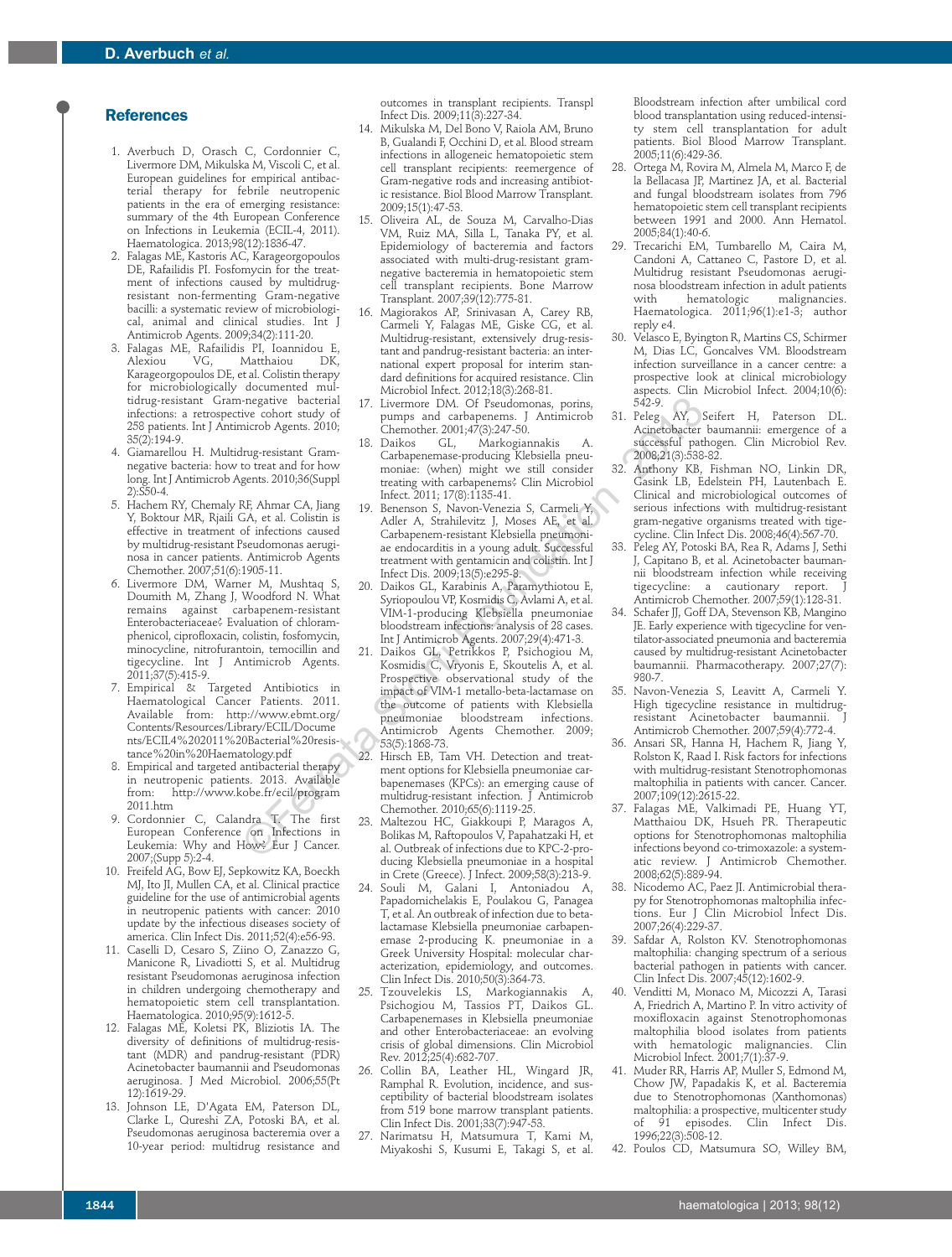Low DE, McGeer A. In vitro activities of<br>antimicrobial combinations against combinations against Stenotrophomonas (Xanthomonas) maltophilia. Antimicrob Agents Chemother. 1995;39(10):2220-3.

- 43. Evans ME, Feola DJ, Rapp RP. Polymyxin B sulfate and colistin: old antibiotics for emerging multiresistant gram-negative bacteria. Ann Pharmacother. 1999;33(9):960-7.
- 44. Falagas ME, Kasiakou SK. Toxicity of polymyxins: a systematic review of the evidence from old and recent studies. Crit Care. 2006;10(1):R27.
- 45. Garonzik SM, Li J, Thamlikitkul V, Paterson DL, Shoham S, Jacob J, et al. Population pharmacokinetics of colistin methanesulfonate and formed colistin in critically ill patients from a multicenter study provide dosing suggestions for various categories of patients. Antimicrob Agents Chemother. 2011;55(7):3284-94.
- 46. Paul M, Bishara J, Levcovich A, Chowers M, Goldberg E, Singer P, et al. Effectiveness and safety of colistin: prospective comparative cohort study. J Antimicrob Chemother. 2010;65(5):1019-27.
- 47. Plachouras D, Karvanen M, Friberg LE, Papadomichelakis E, Antoniadou A, Tsangaris I, et al. Population pharmacokinetic analysis of colistin methanesulfonate and colistin after intravenous administration in critically ill patients with infections caused by gram-negative bacteria. Antimicrob Agents Chemother. 2009;53(8):3430-6.<br>48. FDA Drug Safety Communica
- Safety Communication: Increased Risk of Death with Tygacil<br>(Tigecycline) Compared to Other (Tigecycline) Compared to Antibiotics Used to Treat Similar Infections. Available from: http://www.fda.gov/drugs/ drugsafety/ucm224370.htm
- Noskin GA. Tigecycline: a new glycylcycline for treatment of serious infections. Clin Infect Dis. 2005;41(Suppl 5):S303-14.
- 50. Apisarnthanarak A, Mundy LM. Use of high-dose 4-hour infusion of doripenem, in combination with fosfomycin, for treatment of carbapenem-resistant Pseudomonas aeruginosa pneumonia. Clin Infect Dis. 2010;51(11):1352-4.
- 51. Falagas ME, Giannopoulou KP, Kokolakis GN, Rafailidis PI. Fosfomycin: use beyond urinary tract and gastrointestinal infections. Clin Infect Dis. 2008;46(7):1069-77.
- 52. Michalopoulos A, Virtzili S, Rafailidis P, Chalevelakis G, Damala M, Falagas ME. Intravenous fosfomycin for the treatment of nosocomial infections caused by carbapenem-resistant Klebsiella pneumoniae in critically ill patients: a prospective evaluation. Clin Microbiol Infect. 2010;16(2):184-6.
- 53. Roussos N, Karageorgopoulos DE, Samonis G, Falagas ME. Clinical significance of the pharmacokinetic and pharmacodynamic characteristics of fosfomycin for the treatment of patients with systemic infections. Int J Antimicrob Agents. 2009;34(6):506-15.
- 54. Cai Y, Wang R, Liang B, Bai N, Liu Y. Systematic review and meta-analysis of the effectiveness and safety of tigecycline for treatment of infectious disease. Antimicrob Agents Chemother. 2011;55(3):1162-72.
- 55. Neonakis IK, Spandidos DA, Petinaki E. multidrug-resistant Acinetobacter baumannii: a review. Int J Antimicrob Agents. 2011;37(2):102-9.
- 56. Poulakou G, Kontopidou FV, Paramythiotou E, Kompoti M, Katsiari M, Mainas E, et al. Tigecycline in the treatment of infections from multi-drug resistant gram-negative pathogens. J Infect. 2009;58(4):273-84.
- 57. Chemaly RF, Hanmod SS, Jiang Y, Rathod

DB, Mulanovich V, Adachi JA, et al. Tigecycline use in cancer patients with serious infections: a report on 110 cases from a single institution. Medicine (Baltimore). 2009;88(4):211-20.

- 58. Bassetti M, Nicolini L, Repetto E, Righi E, Del Bono V, Viscoli C. Tigecycline use in serious nosocomial infections: a drug use evaluation. BMC Infect Dis. 2010;10:287.
- 59. Ramirez J, Dartois N, Gandjini H, Yan JL, Korth-Bradley J, McGovern PC. Randomized phase 2 trial to evaluate the clinical efficacy of two high-dosage tigecycline regimens versus imipenem-cilastatin for treatment of hospital-acquired pneumo-<br>nia. Antimicrob Agents Chemother. Agents Chemother. 2013;57(4):1756-62.
- Bucaneve G. MA, GIMEMA Infection Program. Prospective, randomised, multicentre controlled trial on empiric antibiotic therapy in febrile neutropenic cancer patients: piperacillin and tazobactam plus tigecycline versus piperacillin or tazobactam monotherapy. ICAAC 2011, Abstract L1- 1503a. 2011.
- 61. Durakovic N, Radojcic V, Boban A, Mrsic M, Sertic D, Serventi-Seiwerth R, et al. Efficacy and safety of colistin in the treatment of infections caused by multidrug-resistant Pseudomonas aeruginosa in patients with hematologic malignancy: a matched pair analysis. Intern Med. 2011;50(9):1009-13. matricesion in the sected of the store is a sected of the methanism in the store is solid and the store of the store of the store of the store of the store of the store of the store of the store of the store of the store
	- 62. Averbuch D, Horwitz E, Strahilevitz J, Stepensky P, Goldschmidt N, Gatt ME, et al. Colistin is relatively safe in hematological malignancies and hematopoietic stem cell<br>transplantation patients. Infection. transplantation 2013;41(5):991-7.
	- 63. Beno P, Krcmery V, Demitrovicova A. Bacteraemia in cancer patients caused by colistin-resistant Gram-negative bacilli after previous exposure to ciprofloxacin and/or colistin. Clin Microbiol Infect. 2006;12(5): 497-8.
	- 64. Dalfino L, Puntillo F, Mosca A, Monno R, Spada ML, Coppolecchia S, et al. High-dose, extended-interval colistin administration in critically ill patients: is this the right dosing strategy? A preliminary study. Clin Infect Dis. 2012;54(12):1720-6.
	- 65. Kumarasamy KK, Toleman MA, Walsh TR, Bagaria J, Butt F, Balakrishnan R, et al. Emergence of a new antibiotic resistance mechanism in India, Pakistan, and the UK: a molecular, biological, and epidemiological study. Lancet Infect Dis. 2010;10(9):597-602.
	- 66. Falagas ME, Maraki S, Karageorgopoulos DE, Kastoris AC, Mavromanolakis E, Samonis G. Antimicrobial susceptibility of multidrug-resistant (MDR) and extensively drug-resistant (XDR) Enterobacteriaceae isolates to fosfomycin. Int J Antimicrob Agents. 2010;35(3):240-3.
	- The European Committee on Antimicrobial Susceptibility Testing. Breakpoint tables for interpretation of MICs and zone diameters. Version 3.1, 2013. Available from: http://www.eucast.org.
	- 68. Nilsson AI, Berg OG, Aspevall O, Kahlmeter G, Andersson DI. Biological costs and mechanisms of fosfomycin resistance in Escherichia coli. Antimicrob Agents Chemother. 2003;47(9):2850-8.
	- 69. Hasegawa S, Horibe K, Kawabe T, Kato K, Kojima S, Matsuyama T, et al. Veno-occlusive disease of the liver after allogeneic bone marrow transplantation in children with hematologic malignancies: incidence, onset time and risk factors. Bone Marrow Transplant. 1998;22(12):1191-7.
	- 70. Bodey G, Abi-Said D, Rolston K, Raad I,

Whimbey E. Imipenem or cefoperazone-sulbactam combined with vancomycin for therapy of presumed or proven infection in neutropenic cancer patients. Eur J Clin Microbiol Infect Dis. 1996;15(8):625-34.

- 71. Betrosian AP, Frantzeskaki F, Xanthaki A, Georgiadis G. High-dose ampicillin-sulbactam as an alternative treatment of late-onset VAP from multidrug-resistant Acinetobacter baumannii. Scand J Infect Dis. 2007;39(1): 38-43.
- 72. Marcus R, Paul M, Elphick H, Leibovici L. Clinical implications of beta-lactam-aminoglycoside synergism: systematic review of randomised trials. Int J Antimicrob Agents. 2011;37(6):491-503.
- 73. Paul M, Soares-Weiser K, Leibovici L. Beta lactam monotherapy versus beta lactamaminoglycoside combination therapy for fever with neutropenia: systematic review and meta-analysis. BMJ. 2003;326(7399): 1111.
- 74. Safdar N, Handelsman J, Maki DG. Does combination antimicrobial therapy reduce mortality in Gram-negative bacteraemia? A meta-analysis. Lancet Infect Dis. 2004;4(8): 519-27.
- 75. Micek ST, Welch EC, Khan J, Pervez M, Doherty JA, Reichley RM, et al. Empiric combination antibiotic therapy is associated with improved outcome against sepsis due to Gram-negative bacteria: a retrospective analysis. Antimicrob Agents Chemother. 2010;54(5):1742-8.
- 76. Martinez JA, Cobos-Trigueros N, Soriano A, Almela M, Ortega M, Marco F, et al. Influence of empiric therapy with a beta-lactam alone or combined with an aminoglycoside on prognosis of bacteremia due to gram-negative microorganisms. Antimicrob Agents Chemother. 2010;54(9):3590-6.
- 77. Cometta A, Baumgartner JD, Lew D, Zimmerli W, Pittet D, Chopart P, et al. Prospective randomized comparison of imipenem monotherapy with imipenem plus netilmicin for treatment of severe infec-<br>tions in nonneutropenic patients. tions in nonneutropenic Antimicrob Agents Chemother. 1994;38(6): 1309-13.
- 78. Elemam A, Rahimian J, Doymaz M. In vitro evaluation of antibiotic synergy for polymyxin B-resistant carbapenemase-producing Klebsiella pneumoniae. J Clin Microbiol. 2010;48(10):3558-62.
- 79. Souli M, Galani I, Boukovalas S, Gourgoulis MG, Chryssouli Z, Kanellakopoulou K, et al. In vitro interactions of antimicrobial combinations with fosfomycin against KPC-2-producing Klebsiella pneumoniae and protection of resistance development. Antimicrob Agents Chemother. 2011;55(5):2395-7.
- 80. Bulik CC, Nicolau DP. Double-carbapenem therapy for carbapenemase-producing Klebsiella pneumoniae. Antimicrob Agents Chemother. 2011;55(6):3002-4.
- 81. Rahal JJ. Novel antibiotic combinations against infections with almost completely resistant Pseudomonas aeruginosa and Acinetobacter species. Clin Infect Dis. 2006;43(Suppl 2):S95-9.
- 82. Tripodi MF, Durante-Mangoni E, Fortunato R, Utili R, Zarrilli R. Comparative activities of colistin, rifampicin, imipenem and sulbactam/ampicillin alone or in combination against epidemic multidrug-resistant Acinetobacter baumannii isolates producing OXA-58 carbapenemases. Int J Antimicrob Agents. 2007;30(6):537-40.
- 83. Bassetti M, Repetto E, Righi E, Boni S, Diverio M, Molinari MP, et al. Colistin and rifampicin in the treatment of multidrug-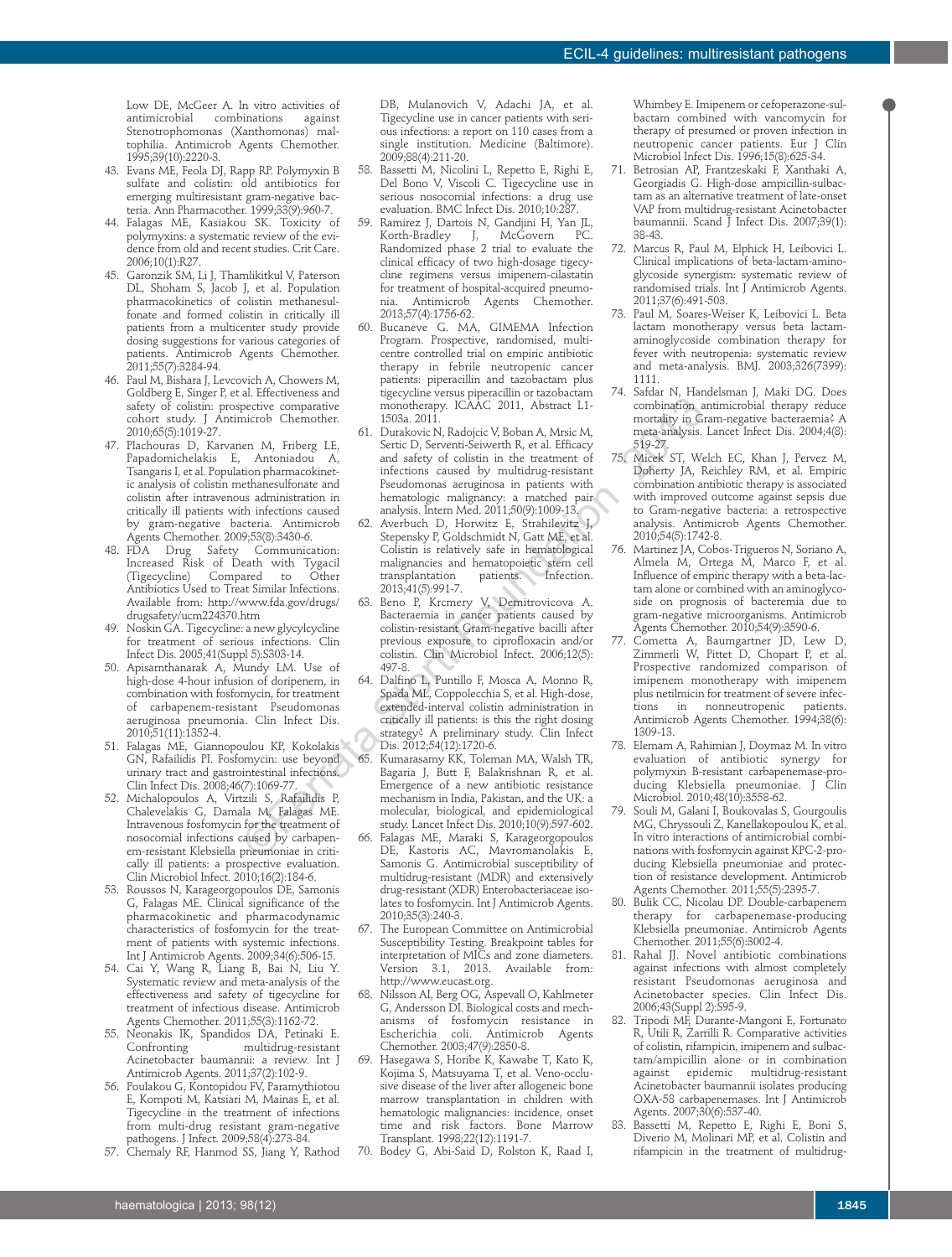resistant Acinetobacter baumannii infections. J Antimicrob Chemother. 2008;61(2): 417-20.

- 84. Cirioni O, Ghiselli R, Orlando F, Silvestri C, Mocchegiani F, Rocchi M, et al. Efficacy of colistin/rifampin combination in experimental rat models of sepsis due to a multiresistant Pseudomonas aeruginosa strain. Crit Care Med. 2007;35(7):1717-23.
- 85. Giamarellos-Bourboulis EJ, Sambatakou H, Galani I, Giamarellou H. In vitro interaction of colistin and rifampin on multidrug-resistant Pseudomonas aeruginosa. J Chemother. 2003;15(3):235-8.
- 86. Durante-Mangoni E, Signoriello G, Andini R, Mattei A, De Cristoforo M, Murino P, et al. Colistin and Rifampicin Compared With Colistin Alone for the Treatment of Serious Infections Due to Extensively Drug-Resistant Acinetobacter baumannii: A Multicenter, Randomized Clinical Trial. Clin Infect Dis. 2013;57(3):349-58.
- 87. Clinical and Microbiological Outcomes of Infections Due to Carbapenem-Resistant Gram-Negative Bacteria. Available from: http://clinicaltrialsgov/ct2/show/record/NC T01041716
- 88. A Prospective Observational Study of Patients With Drug Resistant Acinetobacter Baumannii Bacteremia (ANTI-AB). Available http://clinicaltrialsgov/ct2/show/ record/NCT01511224
- 89. Dryden MS. Linezolid pharmacokinetics and pharmacodynamics in clinical treatment. J Antimicrob Chemother. 2011;66 (Suppl 4):iv7-iv15.
- 90. MacGowan AP. Pharmacokinetic and pharmacodynamic profile of linezolid in healthy volunteers and patients with Gram-positive infections. J Antimicrob Chemother. 2003;51(Suppl 2):ii17-25.
- 91. Pea F, Furlanut M, Cojutti P, Cristini F, Zamparini E, Franceschi L, et al. Therapeutic drug monitoring of linezolid: a retrospective monocentric analysis. Antimicrob Agents Chemother. 2010;54(11):4605-10.
- 92. Cafiso V, Bertuccio T, Spina D, Purrello S, Campanile F, Di Pietro C, et al. Modulating activity of vancomycin and daptomycin on the expression of autolysis cell-wall turnover and membrane charge genes in hVISA and VISA strains. PLoS One. 2012;7(1):e29573.
- 93. Cui L, Tominaga E, Neoh HM, Hiramatsu K. Correlation between reduced daptomycin susceptibility and vancomycin resistance in vancomycin-intermediate staphylococcus aureus. Antimicrob Agents Chemother. 2006;50(3):1079-82.
- 94. Enoch DA, Bygott JM, Daly ML, Karas JA. Daptomycin. J Infect. 2007;55(3):205-13.
- Livermore DM. Future directions with dap-<br>tomvcin. I Antimicrob Chemother. tomycin. J Antimicrob 2008;62(Suppl 3):iii41-iii9.
- 96. Moore CL, Osaki-Kiyan P, Haque NZ, Perri MB, Donabedian S, Zervos MJ. Daptomycin versus vancomycin for bloodstream infec-<br>tions due to methicillin-resistant due to methicillin-resistant Staphylococcus aureus with a high vancomycin minimum inhibitory concentration: a case-control study. Clin Infect Dis. 2012;54(1):51-8.
- 97. Murray KP, Zhao JJ, Davis SL, Kullar R, Kaye KS, Lephart P, et al. Early use of daptomycin versus vancomycin for methicillin-resistant Staphylococcus aureus bacteremia with vancomycin minimum inhibitory concentration >1 mg/L: a matched cohort study. Clin Infect Dis. 2013;56(11):1562-9.
- 98. Arias CA, Contreras GA, Murray BE. Management of multi-drug resistant enterococcal infections. Clin Microbiol Infect. 2010;16(6):555-62.
- 99. Delgado G Jr, Neuhauser MM, Bearden DT, Danziger LH. Quinupristin-dalfopristin: an overview. Pharmacotherapy. 2000;20(12): 1469-85.
- 100.Vergidis PI, Falagas ME. New antibiotic agents for bloodstream infections. Int J Antimicrob Agents. 2008;3(Suppl 1):S60-5.
- 101. Welte T, Pletz MW. Antimicrobial treatment<br>of nosocomial meticillin-resistant meticillin-resistant Staphylococcus aureus (MRSA) pneumonia: current and future options. Int J Antimicrob Agents. 2010; 36(5):391-400.
- 102.Livermore DM. Tigecycline: what is it, and where should it be used? J Antimicrob Chemother. 2005; 56(4):611-4.
- 103.Falagas ME, Roussos N, Gkegkes ID, Rafailidis PI, Karageorgopoulos DE. Fosfomycin for the treatment of infections caused by Gram-positive cocci with advanced antimicrobial drug resistance: a review of microbiological, animal and clinical studies. Expert Opin Investig Drugs. 2009;18(7):921-44.
- 104.Hidayat LK, Hsu DI, Quist R, Shriner KA, Wong-Beringer A. High-dose vancomycin<br>therapy for methicillin-resistant  $methicillin-resistant$ Staphylococcus aureus infections: efficacy<br>and toxicity. Arch Intern Med. Intern Med. 2006;166(19):2138-44.
- 105.Avery R, Kalaycio M, Pohlman B, Sobecks R, Kuczkowski E, Andresen S, et al. Early vancomycin-resistant enterococcus (VRE) bacteremia after allogeneic bone marrow transplantation is associated with a rapidly deteriorating clinical course. Bone Marrow Transplant. 2005;35(5):497-9. ©Ferrata Storti Foundation 2013
	- 106.Dubberke ER, Hollands JM, Georgantopoulos P, Augustin K, DiPersio JF, Mundy LM, et al. Vancomycin-resistant enterococcal bloodstream infections on a hematopoietic stem cell transplant unit: are the sick getting sicker? Bone Marrow Transplant. 2006;38(12):813-9.
	- 107.Kamboj M, Chung D, Seo SK, Pamer EG, Sepkowitz KA, Jakubowski AA, et al. The changing epidemiology of vancomycinresistant Enterococcus (VRE) bacteremia in allogeneic hematopoietic stem cell transplant (HSCT) recipients. Biol Blood Marrow Transplant. 2010;16(11):1576-81.
	- 108.Poutsiaka DD, Price LL, Ucuzian A, Chan GW, Miller KB, Snydman DR. Blood stream infection after hematopoietic stem cell transplantation is associated with increased mor-<br>tality. Bone Marrow Transplant. Bone Marrow Transplant. 2007;40(1):63-70.
	- 109.Weinstock DM, Conlon M, Iovino C, Aubrey T, Gudiol C, Riedel E, et al. Colonization, bloodstream infection, and mortality caused by vancomycin-resistant<br>enterococcus early after allogeneic enterococcus early hematopoietic stem cell transplant. Biol Blood Marrow Transplant. 2007;13(5):615- 21.
	- 110.Zirakzadeh A, Gastineau DA, Mandrekar JN, Burke JP, Johnston PB, Patel R. Vancomycin-resistant enterococcal colonization appears associated with increased mortality among allogeneic hematopoietic stem cell transplant recipients. Bone Marrow Transplant. 2008;41(4):385-92.
	- 111.Ashour HM, el-Sharif A. Microbial spectrum and antibiotic susceptibility profile of grampositive aerobic bacteria isolated from cancer patients. J Clin Oncol. 2007;25(36):5763- 9.
	- 112.Hososaka Y, Hanaki H, Yanagisawa C, Yamaguchi Y, Matsui H, Nakae T, et al. Nosocomial infection of beta-lactam antibiotic-induced vancomycin-resistant Staphylococcus aureus (BIVR). J Infect Chemother. 2006;12(4):181-4.
- 113.Safdar A, Rolston KV. Vancomycin tolerance, a potential mechanism for refractory gram-positive bacteremia observational study in patients with cancer. Cancer. 2006;106(8):1815-20.
- 114.Jaksic B, Martinelli G, Perez-Oteyza J, Hartman CS, Leonard LB, Tack KJ. Efficacy and safety of linezolid compared with vancomycin in a randomized, double-blind study of febrile neutropenic patients with cancer. Clin Infect Dis. 2006;42(5):597-607.
- 115.Smith PF, Birmingham MC, Noskin GA, Meagher AK, Forrest A, Rayner CR, et al. Safety, efficacy and pharmacokinetics of linezolid for treatment of resistant Gram-positive infections in cancer patients with neutropenia. Ann Oncol. 2003;14(5):795-801.
- 116.Raad I, Hachem R, Hanna H, Afif C, Escalante C, Kantarjian H, et al. Prospective, randomized study comparing quinupristindalfopristin with linezolid in the treatment of vancomycin-resistant Enterococcus faecium infections. J Antimicrob Chemother. 2004;53(4):646-9.
- 117.Cohen N, Mihu CN, Seo SK, Chung D, Chou J, Heller G, et al. Hematologic safety profile of linezolid in the early periengraftment period after allogeneic stem cell transplantation. Biol Blood Marrow Transplant. 2009;15(10):1337-41.
- 118.Hachem RY, Hicks K, Huen A, Raad I. Myelosuppression and serotonin syndrome associated with concurrent use of linezolid and selective serotonin reuptake inhibitors in bone marrow transplant recipients. Clin Infect Dis. 2003;37(1):e8-11.
- 119.Joshi L, Taylor SR, Large O, Yacoub S, Lightman S. A case of optic neuropathy after short-term linezolid use in a patient with acute lymphocytic leukemia. Clin Infect Dis. 2009;48(7):e73-4.
- 120.Narita M, Tsuji BT, Yu VL. Linezolid-associated peripheral and optic neuropathy, lactic<br>acidosis. and serotonin syndrome. acidosis, and serotonin Pharmacotherapy. 2007;27(8):1189-97.
- 121.Raad I, Bompart F, Hachem R. Prospective, randomized dose-ranging open phase II pilot study of quinupristin/dalfopristin versus vancomycin in the treatment of catheterrelated staphylococcal bacteremia. Eur J Clin Microbiol Infect Dis. 1999;18(3):199-202.
- 122.Moellering RC, Linden PK, Reinhardt J, Blumberg EA, Bompart F, Talbot GH. The efficacy and safety of quinupristin/dalfopristin for the treatment of infections caused by vancomycin-resistant Enterococcus faecium. Synercid Emergency-Use Study Group. J Antimicrob Chemother. 1999;44(2):251-61.
- 123.Raad I, Hachem R, Hanna H, Girgawy E, Rolston K, Whimbey E, et al. Treatment of vancomycin-resistant enterococcal infections in the immunocompromised host: quinupristin-dalfopristin in combination with minocycline. Antimicrob Agents Chemother. 2001;45(11):3202-4.
- 124.Chaftari AM, Hachem R, Mulanovich V, Chemaly RF, Adachi J, Jacobson K, et al. Efficacy and safety of daptomycin in the treatment of Gram-positive catheter-related bloodstream infections in cancer patients. Int J Antimicrob Agents. 2010;36(2):182-6.
- 125.Rolston KV, McConnell SA, Brown J, Lamp KC. Daptomycin use in patients with cancer and neutropenia: data from a retrospective registry. Clin Adv Hematol Oncol. 2010;8(4):249-56, 90.
- 126.Gould IM. Clinical activity of anti-Grampositive agents against methicillin-resistant Staphylococcus aureus. J Antimicrob Chemother. 2011;66(Suppl 4):iv17-iv21.
- 127.Poutsiaka DD, Skiffington S, Miller KB, Hadley S, Snydman DR. Daptomycin in the